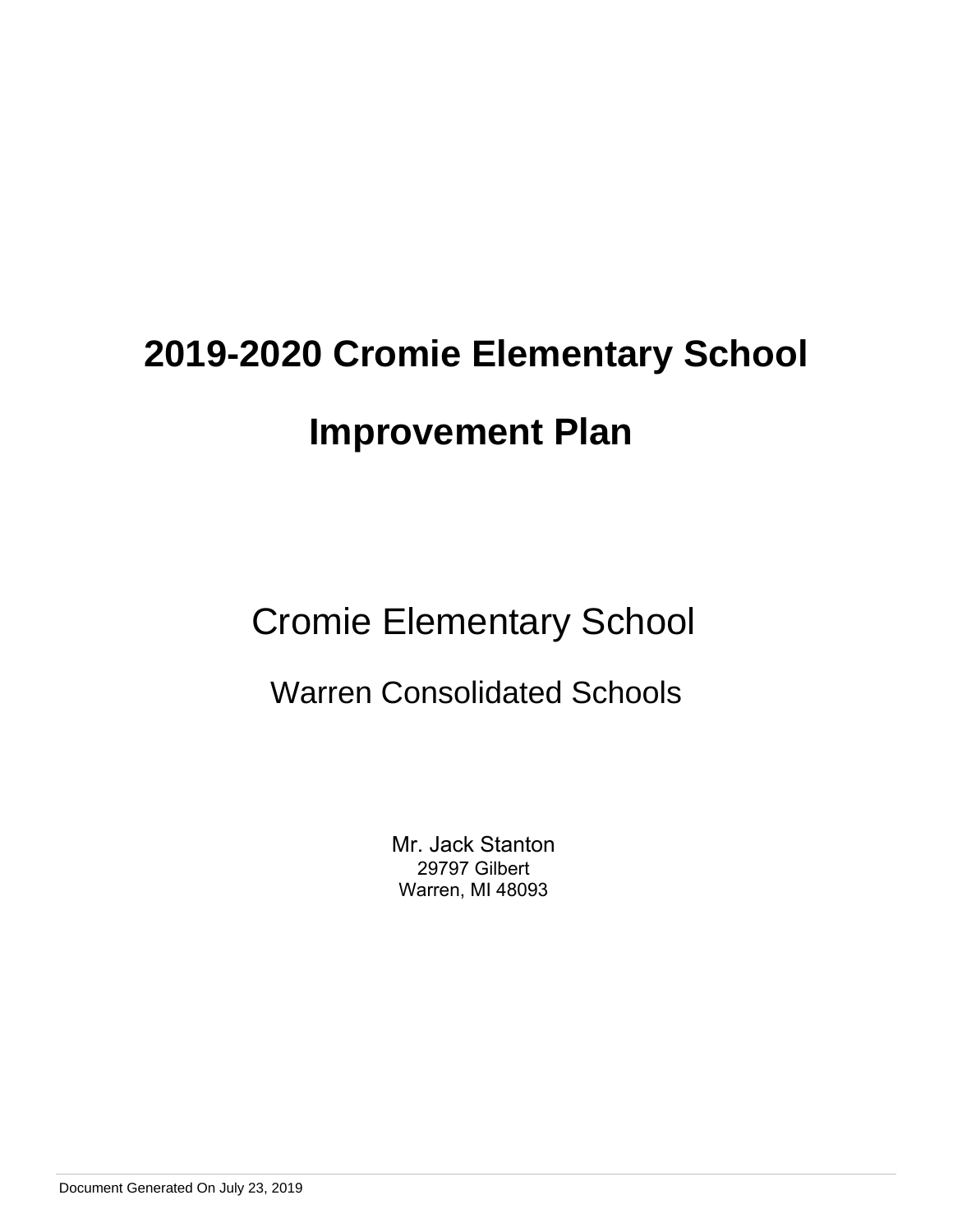# **TABLE OF CONTENTS**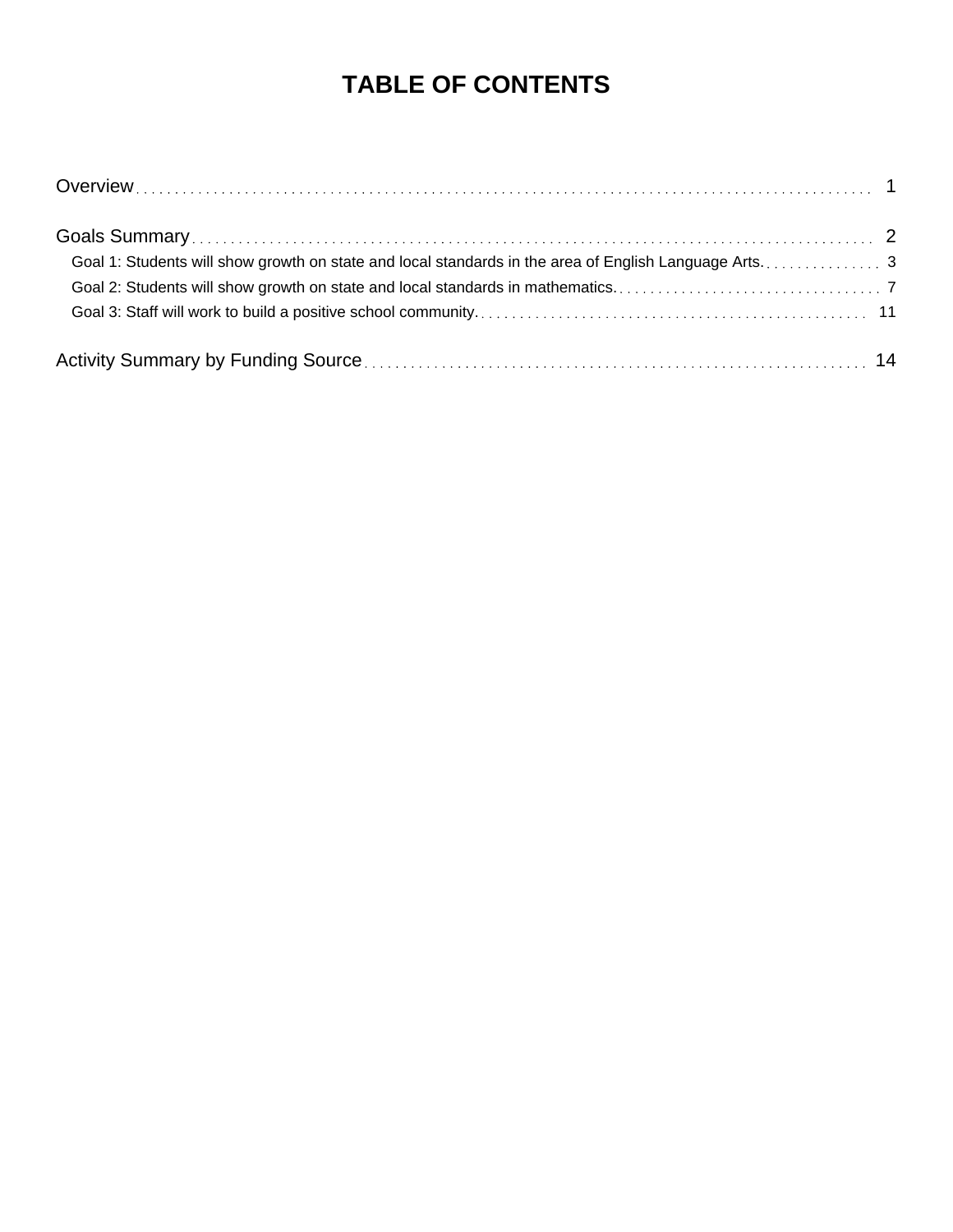Cromie Elementary School

### **Overview**

#### **Plan Name**

2019-2020 Cromie Elementary School Improvement Plan

#### **Plan Description**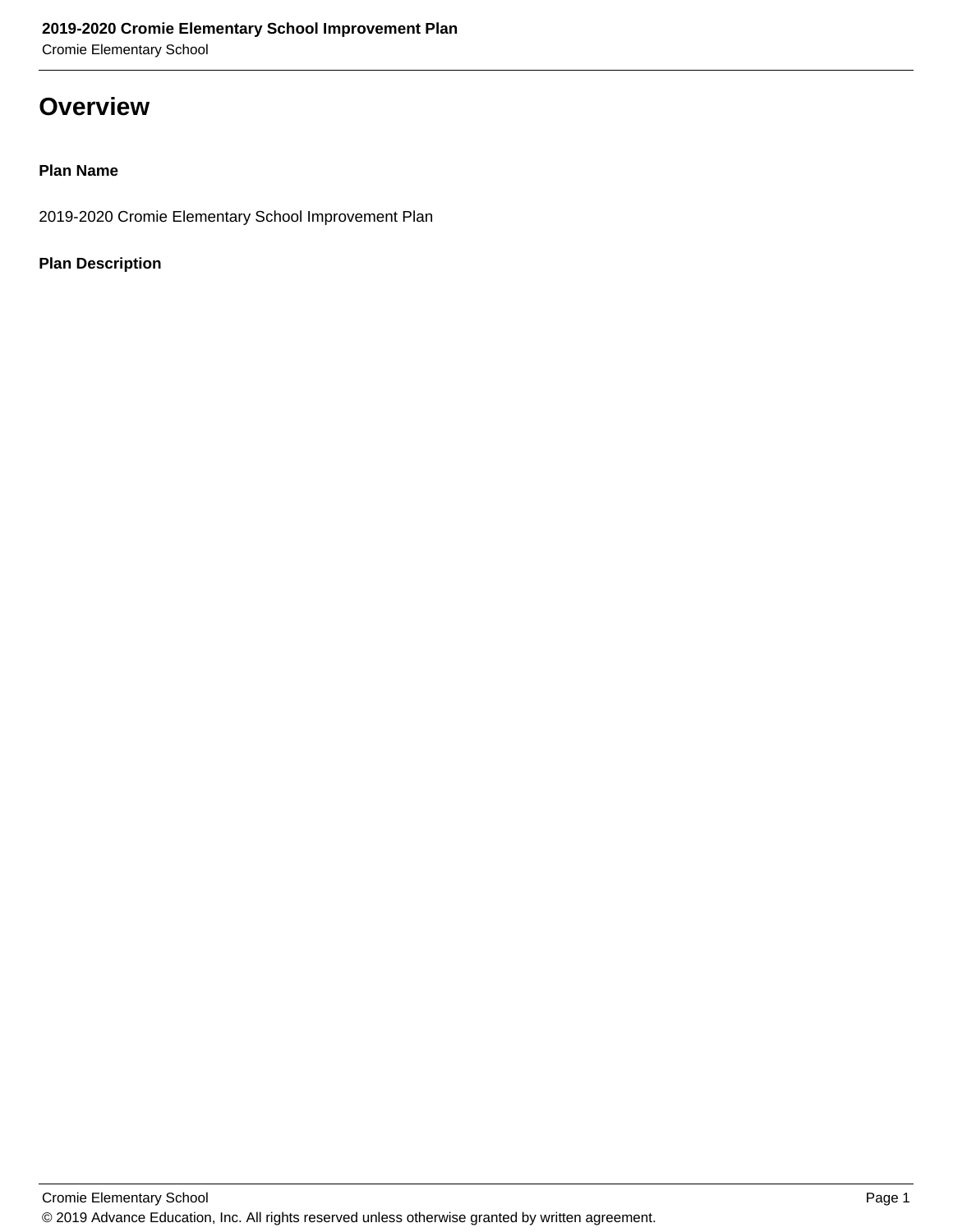# **Goals Summary**

**The following is a summary of the goals encompassed in this plan. The details for each goal are available in the next section.**

| #  | Goal Name                                                                                       | Goal Details                                     | Goal Type | Total Funding |
|----|-------------------------------------------------------------------------------------------------|--------------------------------------------------|-----------|---------------|
|    | Students will show growth on state and local<br>standards in the area of English Language Arts. | Objectives: 1<br>Strategies: 3<br>Activities: 11 | Academic  | \$0           |
| 12 | Students will show growth on state and local<br>standards in mathematics.                       | Objectives: 1<br>Strategies: 3<br>Activities: 11 | Academic  | \$0           |
| 3  | Staff will work to build a positive school community. Objectives: 1                             | Strategies: 3<br>Activities: 7                   | Academic  | 1\$3000       |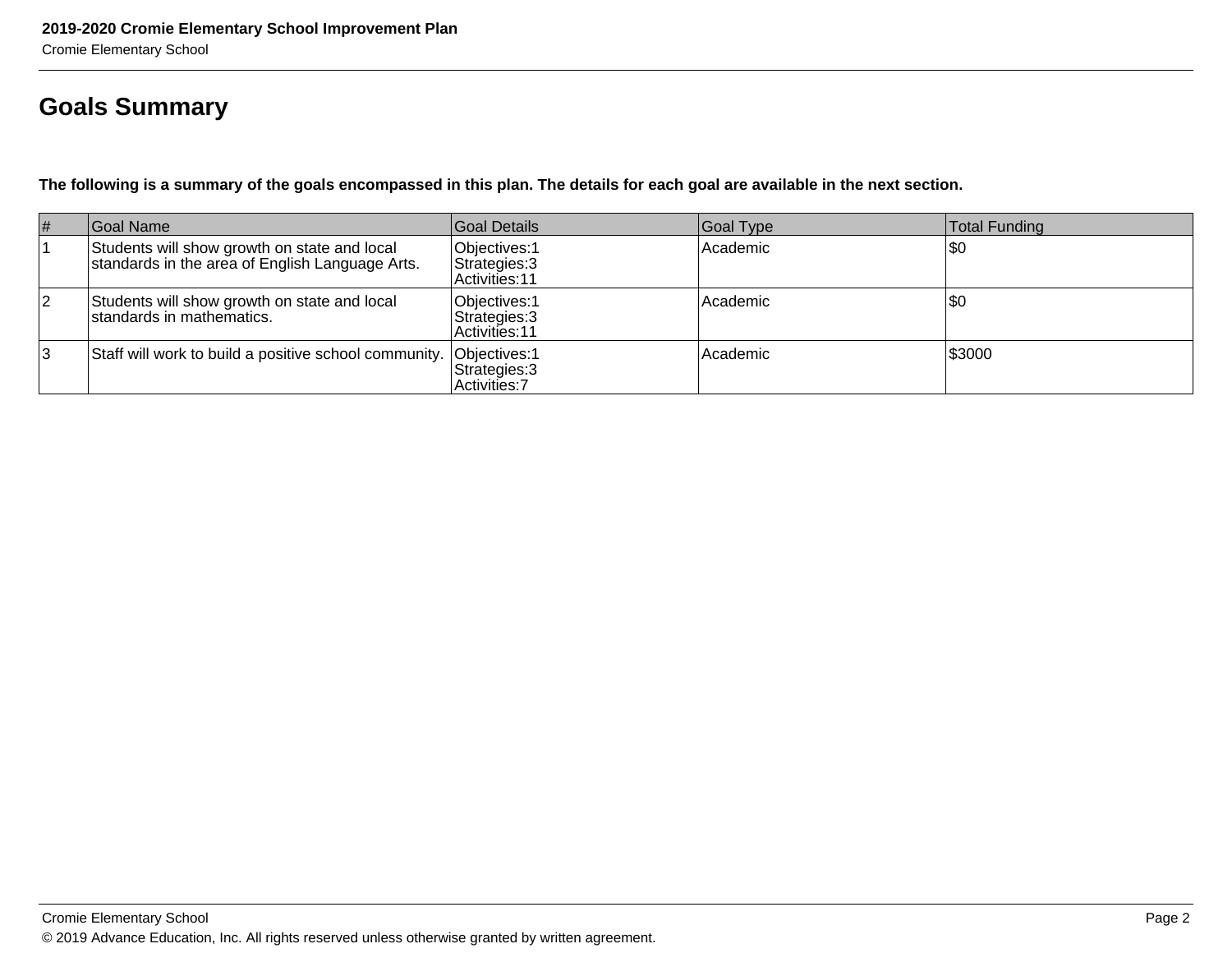# **Goal 1: Students will show growth on state and local standards in the area of English LanguageArts.**

#### **Measurable Objective 1:**

60% of Pre-K, Kindergarten, First, Second, Third, Fourth and Fifth grade students will demonstrate student proficiency (pass rate) in Reading in English LanguageArts by 06/30/2025 as measured by NWEA, M-STEP, or local assessments for progress monitoring within the school..

#### **Strategy 1:**

High Quality Tier I Instruction - Cromie instructional staff will engage in rigorous curriculum alignment to ensure fidelity and consistency within and across grade levels.Category: English/Language Arts

Research Cited: Research Cited: Richardson, Jan (2016): The Next Step Forward in Guided Reading. Based on 40 years of irrefutable research drawing from cognitivescience and the

linguistic principles that inform our understanding of language and literacy development (Clay, 1975; Richardson, 2009; Richardson & Walther, 2013; Fountas & Pinnell,1996, in press) guided reading supports all readers: striving, advanced and dual language learners.

Beesley, A.D., & Apthorp, H.S. (2010. Classroom Instruction That Works, Second Edition: Research report. Denver, CO: Mid-continent Research for Education andLearning. The findings in this study are the foundation of the second edition of McREL's Classroom Instruction That Works. The study updates and extends the original research synthesis, taking into account the best available research that has been done in the past decade. Key findings from the research: Guided notetakingappears more effective than unstructured note taking. There is a link between positive socio-emotional indicators and learning. The benefits of cooperative instructionextend beyond learning to include improved self-esteem and greater motivation and engagement with school.

Harvey, Stephanie and Goudvis, Anne (2007): Strategies That Work: Teaching Comprehension for Understanding and Engagement. Students engage in activeliteracy. Kids read, write, talk, listen and investigate their way through the day and across the curriculum. Students articulate how comprehension strategies help themunderstand what they read.

Calkins, Lucy (2015): Writing Pathways. Shared goals for writers, norm expectations across grade levels, and become more expert at providing students withindividualized feedback they need for writing success, lifting the level of teaching and learning in writing.

| <b>Activity - Professional Development</b>                                                                                                                                                                              | <b>Activity</b><br>Type                   | Tier | <b>Phase</b>       | Begin Date   End Date         | Resource<br><b>Assigned</b> | <b>Source Of</b><br>IFundina | <b>Staff</b><br>Responsibl      |
|-------------------------------------------------------------------------------------------------------------------------------------------------------------------------------------------------------------------------|-------------------------------------------|------|--------------------|-------------------------------|-----------------------------|------------------------------|---------------------------------|
| Staff will participate in professional learning to strengthen their<br>implementation of Tier I instructional practices through a job<br>lembedded<br>and support model in curriculum, instruction, and<br>Tassessment. | <b>IProfessionalTier 1</b><br>II Learning |      | Getting<br>l Readv | $ 06/14/2019 06/30/2022 $ \$0 |                             | lGeneral<br>lFund            | linstructiona<br>Ⅱ staff. OCI Ⅰ |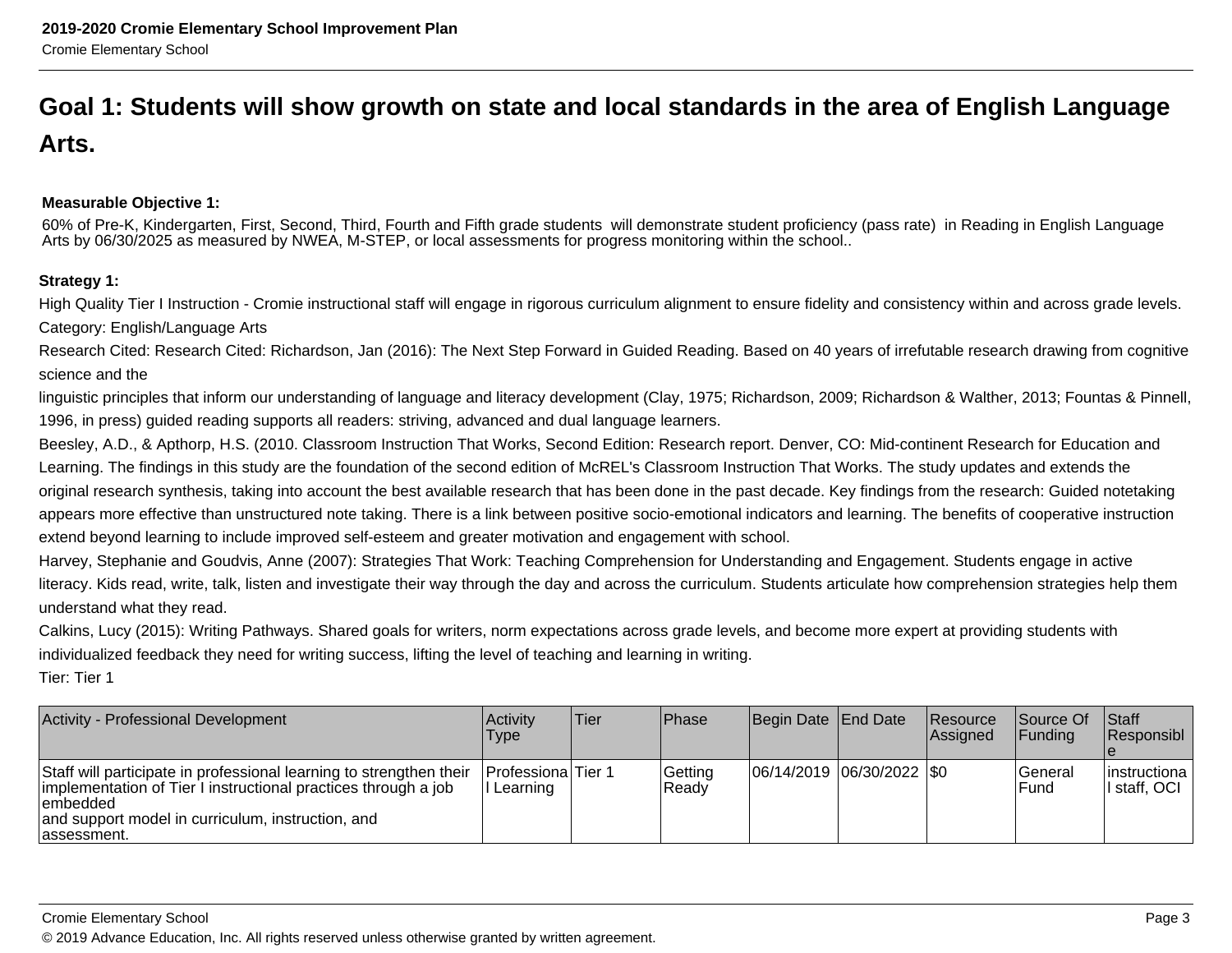Cromie Elementary School

| Activity - Monitor High Quality Instruction                                                                                                                                                                                                                                      | Activity<br>Type                 | Tier   | Phase   | Begin Date End Date         | Resource<br> Assigned | <b>Source Of</b><br>Funding | <b>Staff</b><br>Responsibl                      |
|----------------------------------------------------------------------------------------------------------------------------------------------------------------------------------------------------------------------------------------------------------------------------------|----------------------------------|--------|---------|-----------------------------|-----------------------|-----------------------------|-------------------------------------------------|
| Utilization of Quality ELA Instruction Strategy Implementation<br>lGuide.<br>Utilization of district pacing guides.<br>Monthly team check-ins for pacing and SIG (Quick Progress<br>Check in Office 365.)<br>Trimester meetings with administrator regarding pacing and<br>ISIG. | l Academic<br>Support<br>Program | Tier 1 | Monitor | 06/14/2019  06/30/2022  \$0 |                       | lGeneral<br><b>Fund</b>     | instructiona  <br>staff,<br>∣administrat<br>'or |
| FullOCI department to monitor instruction and professional<br>learning<br>through PD tracker/calendar, administrator walkthroughs/<br>rounds, building implementation data, and surveys.                                                                                         |                                  |        |         |                             |                       |                             |                                                 |

| Activity - Evaluate Tier I Instruction                                                                                                                                                                                                                                                                                                               | Activity<br><b>Type</b>                                                                                                                     | Tier   | Phase            | Begin Date End Date         | Resource<br><b>Assigned</b> | Source Of<br><b>IFunding</b> | Staff<br>Responsibl                             |
|------------------------------------------------------------------------------------------------------------------------------------------------------------------------------------------------------------------------------------------------------------------------------------------------------------------------------------------------------|---------------------------------------------------------------------------------------------------------------------------------------------|--------|------------------|-----------------------------|-----------------------------|------------------------------|-------------------------------------------------|
| School Improvement Team will evaluate the impact of<br>instruction and professional learning on student achievement<br>by reviewing the monitoring artifacts collected (PD<br>tracker/calendar, building implementation data, surveys, and<br><b>Istudent</b><br>achievement data (NWEA, DRA, grade level common<br>assessments, state assessments.) | <b>Academic</b><br> Support_<br>Program,<br>Professional<br>Learning,<br> Curriculum<br> Developme <br>∣nt, Teacher<br> Collaborati_<br>lon | Tier 1 | <b>IEvaluate</b> | 06/14/2019  06/30/2022  \$0 |                             | <b>IGeneral</b><br>lFund     | linstructiona<br>I staff,<br>administrat<br>Tor |

#### **Strategy 2:**

Professional Learning Communities/Instructional Learning Cycles - Instructional staff will implement, monitor, and evaluate

required MDE and Federal components of Cromie's School Improvement Plan (ex. Data Dialogues, Reports, ILC and SST

meetings, planned professional learning).

Category: English/Language Arts

 Research Cited: Research Cited: Professional Learning Communities at Work, R. DuFour (1998); Whatever It Takes, R. DuFour (2004); Learning by Doing (2012)Many, et al; Results

Many, Thomas and Sparks-Many, Susan (2015): Leverage: Using PLCs to Promote Lasting Improvements in Schools.

Tier: Tier 1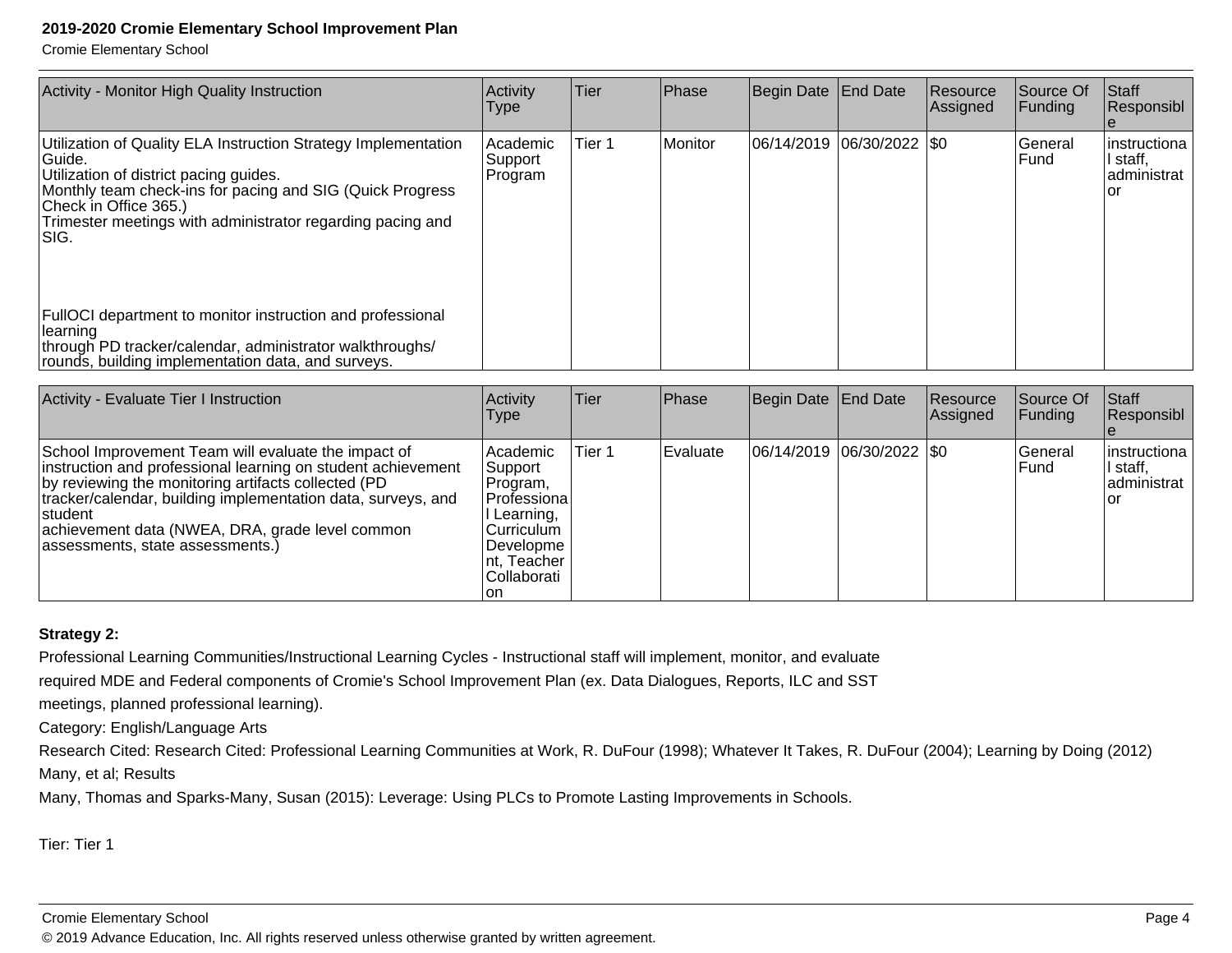Cromie Elementary School

| Activity - Professional Development   | <b>Activity</b><br>Type        | Tier   | <b>IPhase</b>     | Begin Date End Date         | Resource<br><b>Assigned</b> | <b>Source Of</b><br><b>IFunding</b> | <b>Staff</b><br>Responsibl     |
|---------------------------------------|--------------------------------|--------|-------------------|-----------------------------|-----------------------------|-------------------------------------|--------------------------------|
| New staff will be trained in PLC/ILC. | Academic<br>Support<br>Program | Tier 1 | <b>Ilmplement</b> | 06/14/2019  06/30/2022  \$0 |                             | lTitle I Part<br>ΙA                 | linstructional<br>l staff, OCI |

| <b>Activity - Monitor PLC/ILC</b>                                                                                                                                                                                                                                    | <b>Activity</b><br><b>Type</b> | lTier  | <b>Phase</b> | Begin Date   End Date         | <b>Resource</b><br><b>Assigned</b> | <b>Source Of</b><br><b>IFundina</b> | Staff<br>Responsibl                                    |
|----------------------------------------------------------------------------------------------------------------------------------------------------------------------------------------------------------------------------------------------------------------------|--------------------------------|--------|--------------|-------------------------------|------------------------------------|-------------------------------------|--------------------------------------------------------|
| Utilization of PLC Strategy Implementation Guide.<br>Utilization of 100 Day Plan.<br>Trimester check-in for pacing on 100 Day Plan and SIG (Quick   Program<br>Progress Check in Office 365.)<br>Trimester meetings with administrator regarding pacing and<br>ISIG. | l Academic<br>Support          | Tier 1 | Monitor      | $ 06/14/2019 06/30/2022 $ \$0 |                                    | <b>IGeneral</b><br><b>IFund</b>     | linstructional<br>'I staff,<br>ladministrati l<br>lon. |

| Activity - Evaluate PLC/ILC                                                                                                                                                                                                                                                                                                 | <b>Activity</b><br>Type | Tier   | <b>IPhase</b> | Begin Date   End Date       | Resource<br>Assigned | Source Of<br>IFundina          | <b>Staff</b><br>Responsibl               |
|-----------------------------------------------------------------------------------------------------------------------------------------------------------------------------------------------------------------------------------------------------------------------------------------------------------------------------|-------------------------|--------|---------------|-----------------------------|----------------------|--------------------------------|------------------------------------------|
| School Improvement Team will evaluate the impact of<br><b>IPLC and ILC on student achievement</b><br>by reviewing the monitoring artifacts collected (PD<br>tracker/calendar, building implementation data, surveys, and<br>Istudent<br>achievement data (NWEA, DRA, grade level common<br>assessments, state assessments.) | <b>Evaluation</b>       | Tier 1 | l Evaluate    | 06/14/2019  06/30/2022  \$0 |                      | <b>Seneral</b><br><b>IFund</b> | linstructiona<br>I staff.<br>administrat |

| Activity - Implement PLC/ILC                                                                                                                                                                                                                                                                                    | Activitv<br>Type | Tier | <b>IPhase</b> | Begin Date   End Date         | <b>Resource</b><br><b>Assigned</b> | <b>Source Of</b><br><b>IFunding</b> | <b>Staff</b><br>Responsibl                        |
|-----------------------------------------------------------------------------------------------------------------------------------------------------------------------------------------------------------------------------------------------------------------------------------------------------------------|------------------|------|---------------|-------------------------------|------------------------------------|-------------------------------------|---------------------------------------------------|
| Grade level teams will utilize Strategy Implementation Guide for   Implementa   Tier 1<br>IPLC.<br>Grade level teams will utilize protected grade level planning<br>time, PLC meetings, and supplemental release days (Agendas<br>for PLC and release days in Office 365, ILC documentation in<br> Office 365.) | ltion.           |      | Ilmplement    | $ 06/01/2019 06/30/2022 $ \$0 |                                    | lGeneral<br>lFund                   | linstructional<br>II staff.<br>administrat<br>Tor |

#### **Strategy 3:**

MTSS - Staff will develop, implement, monitor and evaluate the impact of a Multi-Tier System of Support Process (MTSS) and the delivery of Tier 2 and 3 interventionson students' behavioral and academic success.

Category: Learning Support Systems

 Research Cited: Avalos, M., Plasencia, A., Chavez, C., & Rascón, J.. (2007). Modified Guided Reading: Gateway to English as a Second Language and Literacy Learning. The Reading Teacher, 61(4), 318-321,323-326,328-329. Retrieved January 26, 2010, from Research Library. Guided reading is a component of a balancedliteracy program providing differentiated, small-group reading instruction to four to six students with similar strengths and instructional needs (Fountas & Pinnell, 1996)

Cromie Elementary School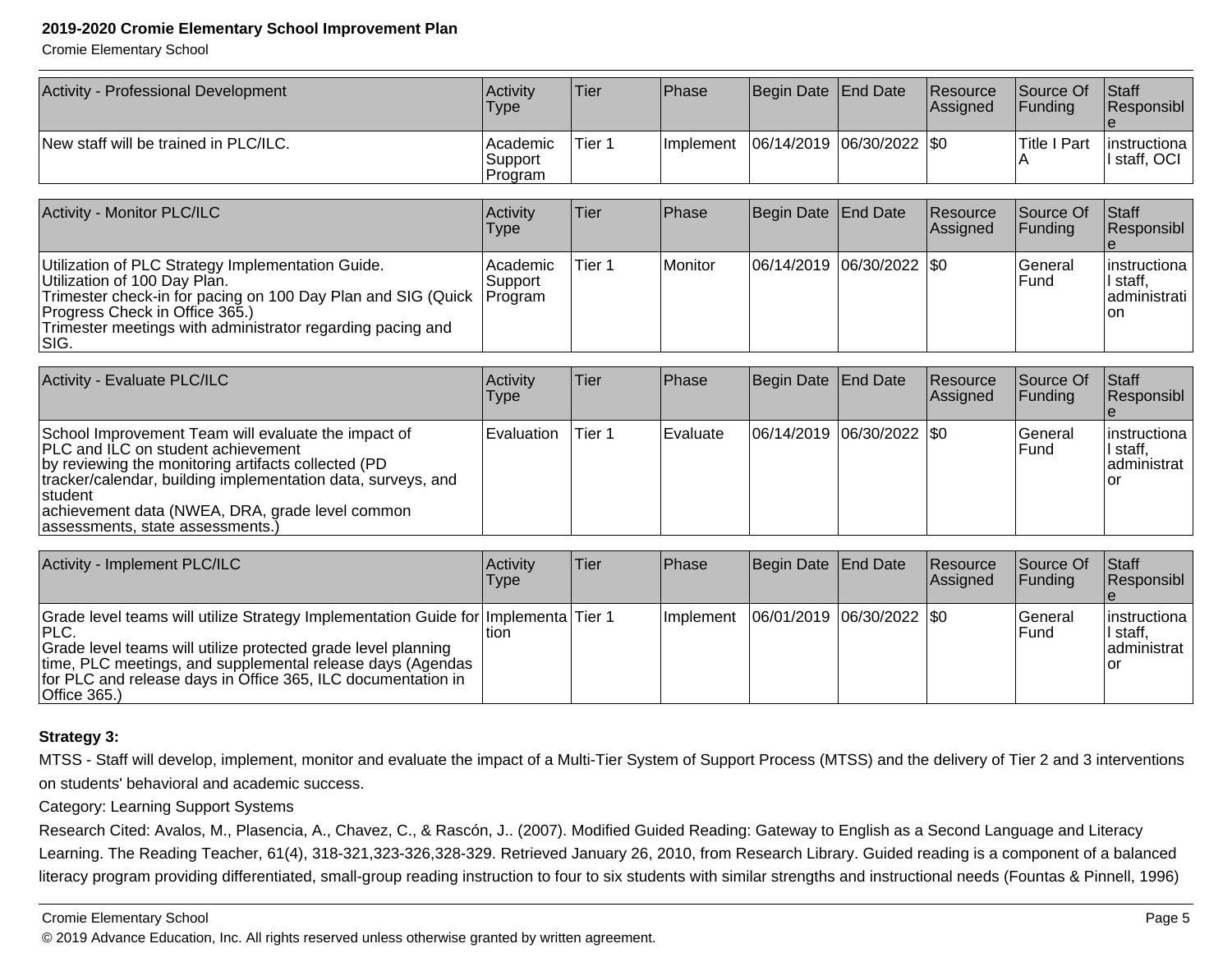Cromie Elementary School

or to heterogeneously grouped students. (Cunningham, Hall, & Sigmon, 2000). It is recommended that these groups meet at least three to five times per week for 20 to30 minutes each session in order for students to make consistent reading gains (Fountas & Pinnell, 1996).

Zweirs, J. & Crawford, M. (2011) Building academic language: Classroom talk that fosters critical thinking and content understandings. ELs often require acceleratedlanguage development in order to be successful with CCSS. In order to accelerate their development of English language, ELs need to have opportunities where they share ideas, support them with evidence, and construct new knowledge with their peers.

Russell, S. (2005). Challenging Task in Appropriate Text: Designing Discourse Communities to Increase the Literacy Growth of Adolescent Struggling Readers.Designed to bring middle and high school students to grade level quickly, AARI is based on research in literacy instruction spanning over 50 years. It emphasizes smallgroup instruction that meets students where they are at and accelerates reading achievement through instruction build around: community; text-based inferencing;critical thinking; text structures; text talking and questioning the author.

| Activity - MTSS Consultation and Coaching                                                                                                                              | <b>Activity</b><br>Type          | Tier   | Phase             | Begin Date End Date         | <b>Resource</b><br><b>Assigned</b> | <b>Source Of</b><br><b>IFunding</b> | <b>Staff</b><br><b>Responsibl</b> |
|------------------------------------------------------------------------------------------------------------------------------------------------------------------------|----------------------------------|--------|-------------------|-----------------------------|------------------------------------|-------------------------------------|-----------------------------------|
| Consultation/coaching on interventions and instructional<br>strategies for individualized support for students.<br>MTSS meetings; initial and 2-3 cycles for follow-up | l Academic<br>Support<br>Program | Tier 3 | <b>Ilmplement</b> | 06/14/2019  06/30/2022  \$0 |                                    | <b>Title I Part</b>                 | linstructiona<br>I staff. OCI     |

| Activity - Tier 3 Supplemental Instruction                                                                                                                                                                                                                                                                                                                                           | Activity<br><b>Type</b>          | lTier: | Phase   | Begin Date End Date        | Resource<br>Assigned | <b>Source Of</b><br> Funding | <b>Staff</b><br>Responsibl |
|--------------------------------------------------------------------------------------------------------------------------------------------------------------------------------------------------------------------------------------------------------------------------------------------------------------------------------------------------------------------------------------|----------------------------------|--------|---------|----------------------------|----------------------|------------------------------|----------------------------|
| Supplemental instruction for identified students provided by<br>intervention staff. Intervention/Support staff will monitor<br>interventions using the pre-defined<br>measure of student progress that corresponds to the<br>intervention plans implemented at the building level (ex. MLPP,<br> QPA, LLI, DRA, HFW). Building staff will share<br>monitoring data at MTSS meetings. | Academic<br> Support <br>Program | Tier 3 | Monitor | 06/14/2019 06/30/2022 \\$0 |                      | Title I Part                 | Title I, Title<br>Ш        |

| Activity - Tier 2 Interventions                                                                                                                                                                                                                                                                           | <b>Activity</b><br><b>Type</b> | ∣Tier             | <b>Phase</b> | Begin Date End Date           | Resource<br>Assigned | Source Of<br><b>Funding</b> | <b>Staff</b><br>Responsibl                                |
|-----------------------------------------------------------------------------------------------------------------------------------------------------------------------------------------------------------------------------------------------------------------------------------------------------------|--------------------------------|-------------------|--------------|-------------------------------|----------------------|-----------------------------|-----------------------------------------------------------|
| Instructional staff will monitor interventions using the pre-<br>ldefined.<br>measure of student progress that corresponds to the<br>intervention plans implemented at the building level (ex. MLPP,<br> QPA, LLI, DRA, HFW, & NWEA data). Building staff will share<br>monitoring data at MTSS meetings. | <i><u><b>I</b>Monitor</u></i>  | Tier <sub>2</sub> | l Monitor    | $ 06/14/2019 06/30/2022 $ \$0 |                      | lGeneral<br>lFund.          | linstructiona l<br>' staff,<br> administrat  <br>lor. OCI |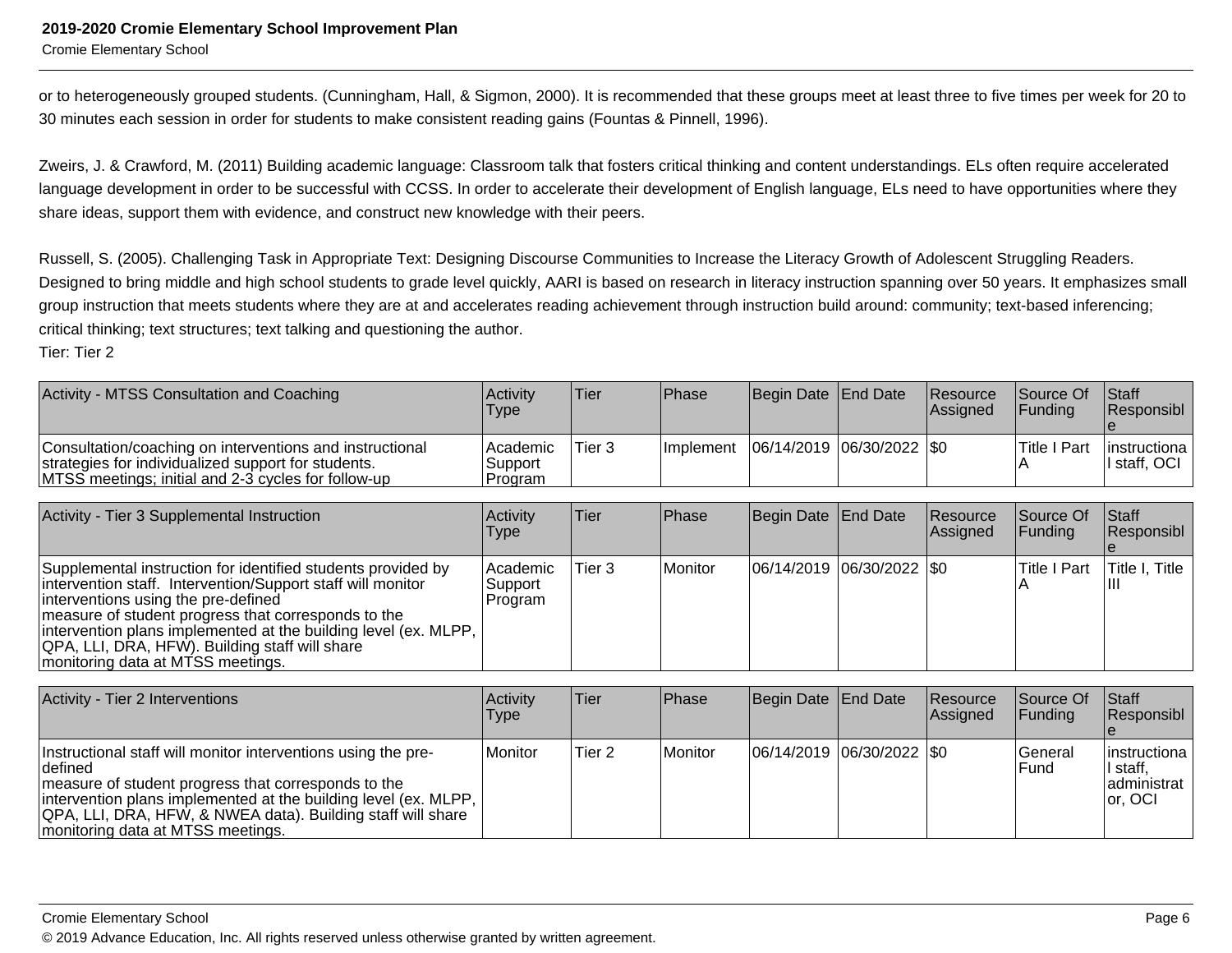Cromie Elementary School

| Activity - Evaluate Tier 2/3 Interventions                                                                                                                                                                                                       | Activity<br>Type  | Tier   | <b>IPhase</b> | Begin Date End Date       | <b>Resource</b><br>Assigned | <b>Source Of</b><br><b>IFunding</b> | <b>Staff</b><br>Responsibl                         |
|--------------------------------------------------------------------------------------------------------------------------------------------------------------------------------------------------------------------------------------------------|-------------------|--------|---------------|---------------------------|-----------------------------|-------------------------------------|----------------------------------------------------|
| Instructional staff will evaluate the impact of interventions on<br>student achievement by reviewing student progress measures<br>appropriate to the intervention implemented (ex. MLPP, QPA,<br>IHFW. LLI.<br> DRA, Carnegie, EasyCBM, & NWEA). | <b>Evaluation</b> | Tier 3 | Monitor       | 06/14/2019 06/30/2022 \$0 |                             | <b>General</b><br>lFund             | linstructiona<br>'I staff.<br>ladministrat<br>lor. |

### **Goal 2: Students will show growth on state and local standards in mathematics.**

#### **Measurable Objective 1:**

60% of Pre-K, Kindergarten, First, Second, Third, Fourth and Fifth grade students will demonstrate student proficiency (pass rate) on state and local assessments in Mathematics by 06/30/2025 as measured by state asssessment (M-STEP), NWEA and assessments used for progress monitoring within the school..

#### **Strategy 1:**

High Quality Tier I Instruction - K-5 teachers will develop and instruct students in the area of identifying and understanding of math vocabulary. Teachers will leadlessons that include the use of Number Talks, Math Tasks, math journals, leveled literacy books or supplemental materials. This will be done in a whole group or in guided math settings.

Category: Mathematics

Research Cited: Beesley, A.D., & Apthorp. H. S. (2010). Classroom Instruction That Works, second edition: Research report. Denver, CO: Mid-continent Research forEducation and

Learning. The findings in this study are the foundation of the second edition of McREL's Classroom Instruction That Works. The study updates and extends theoriginal research synthesis, taking into account the best available research that has been done in the past decade. Key findings from the research: Guided notetaking appears more effective than unstructured note taking. There is a link between positive socio-emotional indicators and learning. The benefits of cooperative instructionextend beyond learning to include improved self-esteem and greater motivation and engagement with school.

Parrish, Sherry (2010): Number Talks; Humphreys, Cathy and Parker, Ruth (2015): Making Number Talks Matter. Number talks develop number fluency andstrengthen students' ability to reason mentally with numbers.

Tier: Tier 1

| <b>Activity - Professional Development</b> | Activity | <b>Tier</b> | Phase | Begin Date End Date | <b>Resource</b> | Source Of      | <b>Staff</b> |
|--------------------------------------------|----------|-------------|-------|---------------------|-----------------|----------------|--------------|
|                                            | 'Type    |             |       |                     | Assianed        | <b>Funding</b> | Responsibl   |
|                                            |          |             |       |                     |                 |                |              |

Cromie Elementary School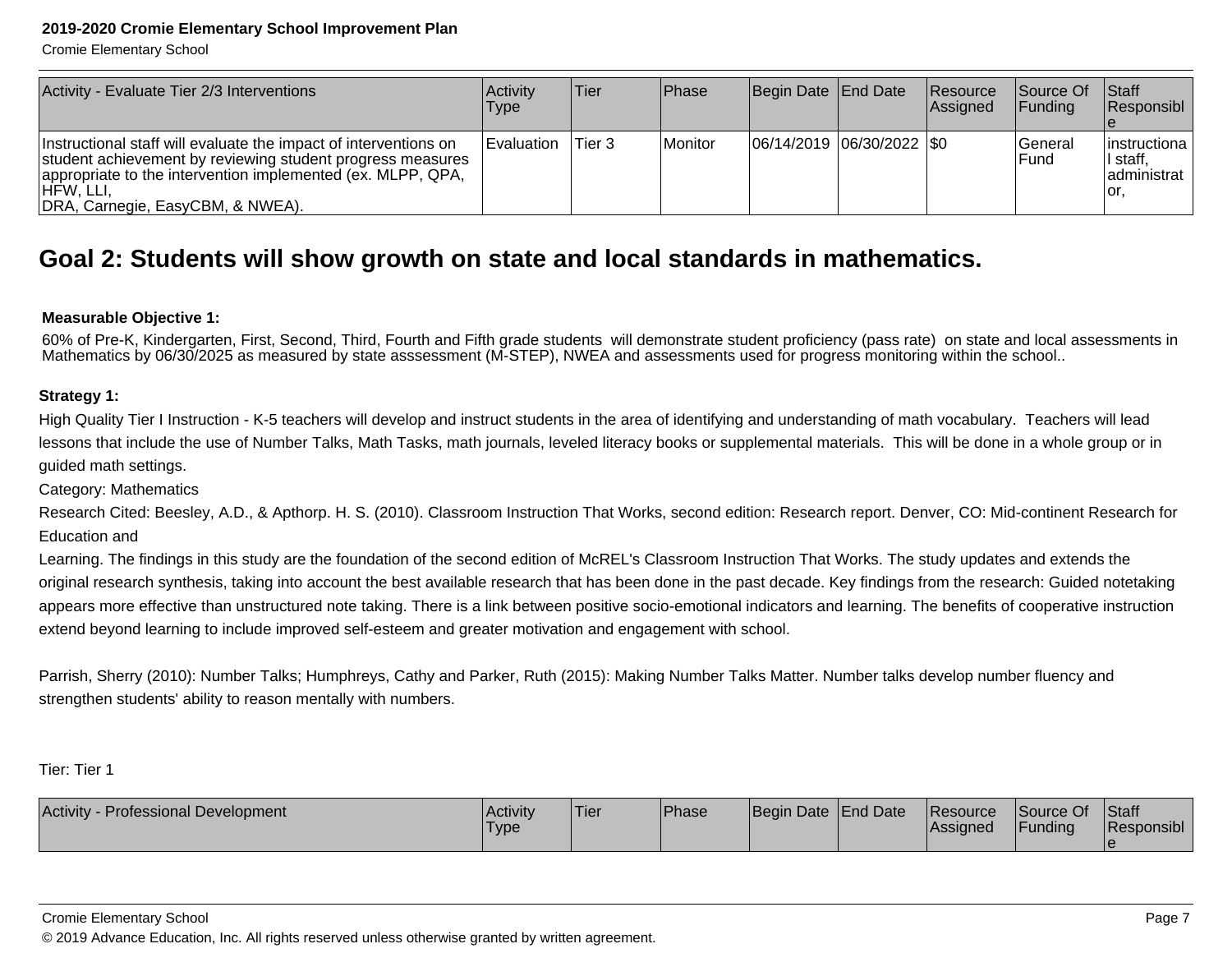Trimester meeting with administrator regarding pacing and SIG.

Cromie Elementary School

| Staff will participate in professional learning to strengthen their<br>implementation of Tier I instructional practices through a job<br>embedded and support model in curriculum, instruction and<br>lassessment. | Academic <br>Support<br>Program,<br> Professiona <i> </i><br>Learning,<br>Curriculum<br> Developme <br>Int | Tier 1            | Monitor   | 06/14/2019          | $ 06/30/2022 $ \$0 |                      | No Funding   instructiona<br>Required | I staff,<br>ladministrat<br>l or |
|--------------------------------------------------------------------------------------------------------------------------------------------------------------------------------------------------------------------|------------------------------------------------------------------------------------------------------------|-------------------|-----------|---------------------|--------------------|----------------------|---------------------------------------|----------------------------------|
| <b>Activity - Monitor Quality Math Instruction</b>                                                                                                                                                                 | Activity<br><b>Type</b>                                                                                    | Tier              | Phase     | Begin Date End Date |                    | Resource<br>Assigned | Source Of<br><b>IFundina</b>          | Staff<br>Responsibl              |
| Utilization of Quality Math Instruction Strategy Implementation<br>Guide.<br>Utilization of district pacing guides.<br>Monthly team check-ins for pacing and SIG (Quick Progress<br>Check in Office 365)           | Academic <br>Support<br>Program                                                                            | Tier <sub>1</sub> | l Monitor | 106/14/2019         | 06/30/2022  \$0    |                      | No Funding   instructiona<br>Required | l staff.<br>ladministrat<br>Οľ   |

| Activity - Evaluate Tier I Instruction                                                                                                                                                                                                                                                                                                     | Activity<br><b>Type</b>                                                     | lTier. | <b>Phase</b> | Begin Date End Date         | <b>Resource</b><br>Assigned | Source Of<br>Funding | <b>Staff</b><br>Responsibl                                 |
|--------------------------------------------------------------------------------------------------------------------------------------------------------------------------------------------------------------------------------------------------------------------------------------------------------------------------------------------|-----------------------------------------------------------------------------|--------|--------------|-----------------------------|-----------------------------|----------------------|------------------------------------------------------------|
| School Improvement Team will evaluate the impact of<br>instruction and professional learning on student achievement<br>by reviewing the monitoring artifacts collected (PD)<br>tracker/calendar, building implementation data, surveys, and<br>student achievement data (NWEA, DRA, grade level common<br>assessments, state assessments). | Monitor.<br>l Academic<br> Support <br>Program,<br> Curriculum<br>Developme | Tier 1 | Monitor      | 06/14/2019 06/30/2022   \$0 |                             | Required             | No Funding instructiona<br>II staff.<br>administrat<br>10r |
| Principals will monitor guided math throughout the building<br>during walk-throughs and formal observations.<br>Student achievement in math strategies will be monitored using<br>the state and local assessments from Fall to Spring, IOWA.                                                                                               |                                                                             |        |              |                             |                             |                      |                                                            |

#### **Strategy 2:**

Professional Learning Communities/Instructional Learning Cycles - Instructional staff will implement, monitor, and evaluate required MDE and Federal components of

Cromie's School Improvement Plan (ex. Data Dialogues, Reports, ILC and SST

meetings, planned professional learning).

Category: Mathematics

 Research Cited: Research Cited: Professional Learning Communities at Work, R. DuFour (1998); Whatever It Takes, R. DuFour (2004); Learning by Doing (2012)Many, et al; Results

Many, Thomas and Sparks-Many, Susan (2015): Leverage: Using PLCs to Promote Lasting Improvements in Schools.

Tier: Tier 1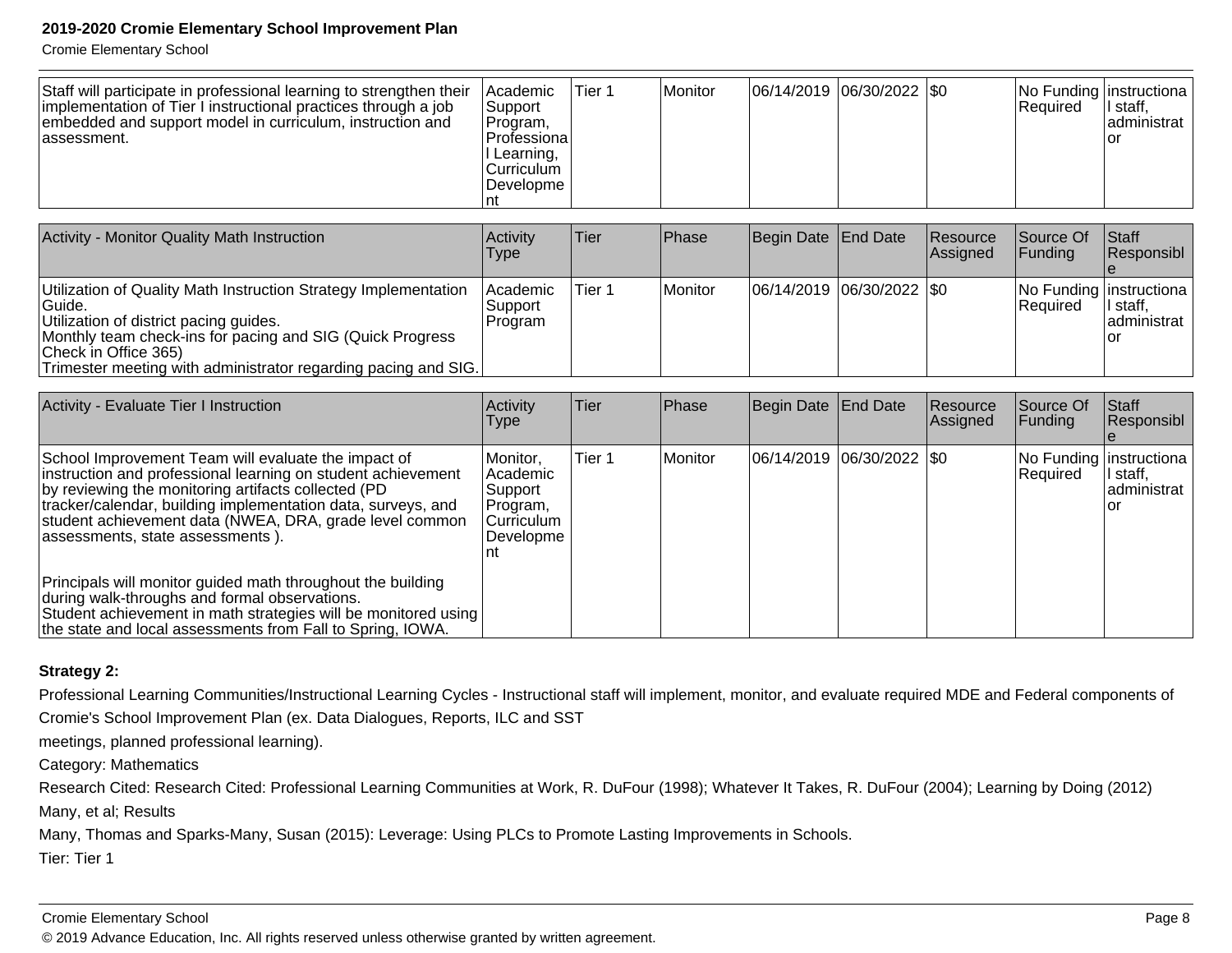Cromie Elementary School

| Activity - Professional Development   | Activity<br>Type               | 'Tier  | <b>Phase</b>     | Begin Date End Date      | Resource<br>Assigned | Source Of<br><b>IFundina</b> | <b>Staff</b><br><b>Responsibl</b>                    |
|---------------------------------------|--------------------------------|--------|------------------|--------------------------|----------------------|------------------------------|------------------------------------------------------|
| New staff will be trained in PLC/ILC. | Academic<br>Support<br>Program | Tier 1 | <i>I</i> Monitor | 06/14/2019 06/30/2022 50 |                      | lGeneral<br>l Fund           | linstructiona<br>' staff,<br>ladministrat<br>or, OCI |

| Activity - Monitor PLC/ILC                                                                                                                                                                                                                             | Activity<br><b>Type</b>        | ∣Tier∶ | Phase          | Begin Date End Date       | Resource<br>Assigned | <b>Source Of</b><br>IFundina | <b>Staff</b><br>Responsibl                          |
|--------------------------------------------------------------------------------------------------------------------------------------------------------------------------------------------------------------------------------------------------------|--------------------------------|--------|----------------|---------------------------|----------------------|------------------------------|-----------------------------------------------------|
| Utilization of PLC Strategy Implementation Guide<br>Utilization of 100 Day Plan.<br>Monthly check in for pacing on 100 Day Plan and SIG (Quick<br>Progress Check in Office 365)<br>Trimester meetings with administrator regarding pacing and<br>ISIG. | Teacher<br> Collaborati<br>lon | Tier 1 | <b>Monitor</b> | 06/14/2019 06/30/2022 \$0 |                      | lTitle I Part                | instructiona  <br>' staff,<br>ladministrat l<br>lor |

| Activity - Evaluate PLC/ILC                                                                                                                                                                                                                                                                                                  | Activity<br><b>Type</b> | lTier.  | <b>IPhase</b>    | Begin Date End Date           | Resource<br><b>Assigned</b> | <b>Source Of</b><br>IFundina | <b>Staff</b><br>Responsibl                        |
|------------------------------------------------------------------------------------------------------------------------------------------------------------------------------------------------------------------------------------------------------------------------------------------------------------------------------|-------------------------|---------|------------------|-------------------------------|-----------------------------|------------------------------|---------------------------------------------------|
| School Improvement Team will evaluate the impact of PLC and Evaluation<br>ILC on student achievement by reviewing the monitoring<br>artifacts collected (PD, tracker/calendar, building<br>limplementation data, surveys, and student achievement data<br>(NWEA, DRA, Grade Level Common Assessments, state<br>(assessments) |                         | lTier 1 | <b>IEvaluate</b> | $ 06/14/2019 06/30/2022 $ \$0 |                             | lGeneral<br>l Fund           | linstructiona l<br>' staff.<br>administrat<br>lor |

| Activity - Implement PLC/ILC                                                                                                                                                                                                                                                                            | Activitv<br>Type          | lTier. | <b>IPhase</b> | Begin Date End Date       | <b>Resource</b><br>Assigned | <b>Source Of</b><br>IFundina | <b>Staff</b><br><b>Responsibl</b>                 |
|---------------------------------------------------------------------------------------------------------------------------------------------------------------------------------------------------------------------------------------------------------------------------------------------------------|---------------------------|--------|---------------|---------------------------|-----------------------------|------------------------------|---------------------------------------------------|
| Grade level teams will utilize the Strategy Implementation<br>IGuide for PLC.<br>Grade level teams will utilize guaranteed protected grade level<br>planning time, PLC meetings, and supplemental release days<br>(Agendas for PLC and release days in Office 365, ILC<br>documentation in Office 365). | Implementa Tier 1<br>tion |        | l Monitor     | 06/14/2019 06/30/2022 \$0 |                             | lGeneral<br>IFund            | linstructional<br>I staff.<br>ladministrat<br>Tor |

#### **Strategy 3:**

MTSS - Staff will develop, implement, monitor, and evaluate the impact of a Multi-Tier System of Support Process (MTSS) and the delivery of Tier 2 and 3 interventionson students' behavioral and academic success.

#### Category: Learning Support Systems

 Research Cited: Avalos, M., Plasencia, A., Chavez, C., & Rascón, J.. (2007). Modified Guided Reading: Gateway to English as a Second Language and Literacy Learning. The Reading Teacher, 61(4), 318-321,323-326,328-329. Retrieved January 26, 2010, from Research Library. Guided reading is a component of a balancedliteracy program providing differentiated, small-group reading instruction to four to six students with similar strengths and instructional needs (Fountas & Pinnell, 1996)

#### Cromie Elementary School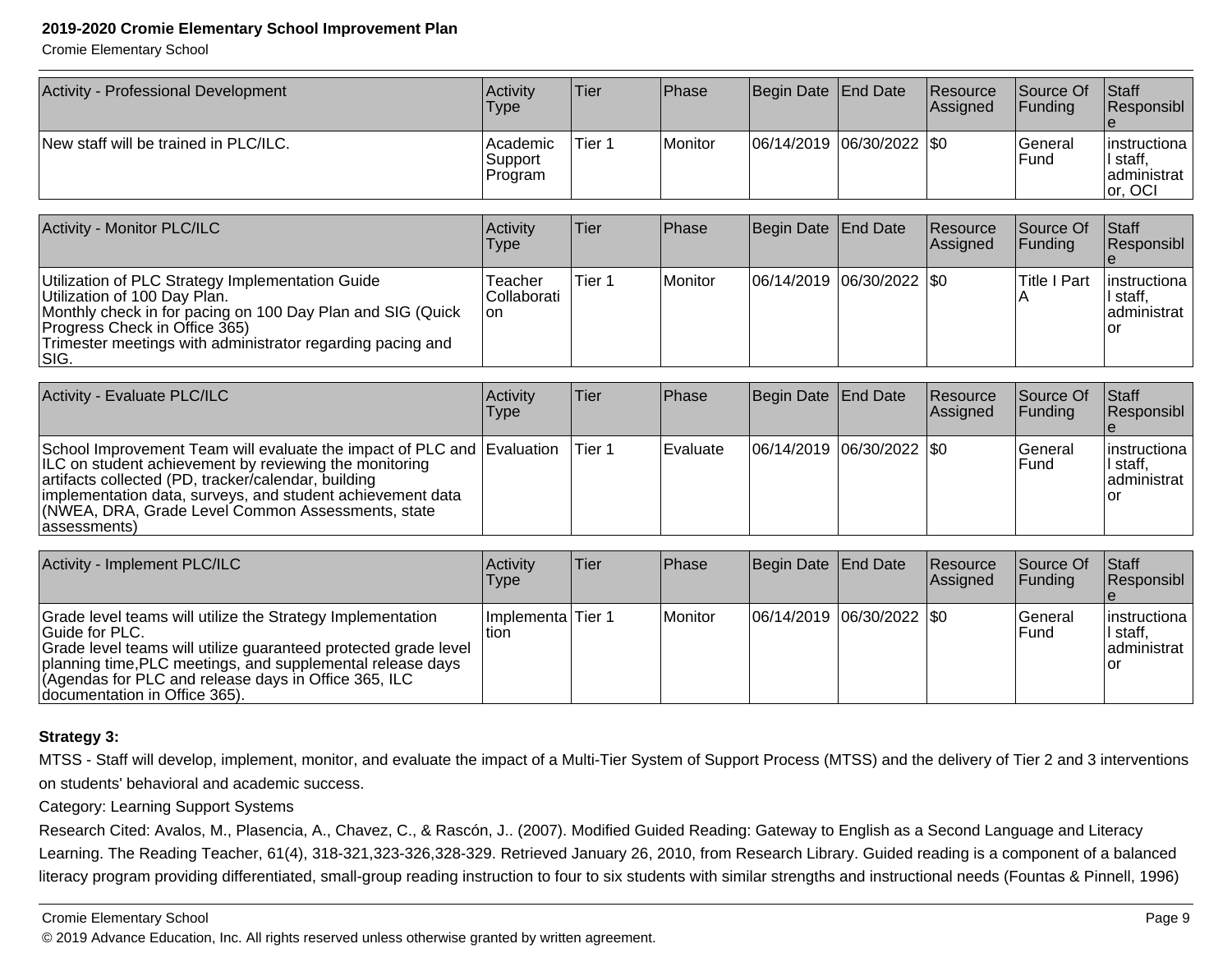Cromie Elementary School

or to heterogeneously grouped students. (Cunningham, Hall, & Sigmon, 2000). It is recommended that these groups meet at least three to five times per week for 20 to30 minutes each session in order for students to make consistent reading gains (Fountas & Pinnell, 1996).

Zweirs, J. & Crawford, M. (2011) Building academic language: Classroom talk that fosters critical thinking and content understandings. ELs often require acceleratedlanguage development in order to be successful with CCSS. In order to accelerate their development of English language, ELs need to have opportunities where they share ideas, support them with evidence, and construct new knowledge with their peers.

Russell, S. (2005). Challenging Task in Appropriate Text: Designing Discourse Communities to Increase the Literacy Growth of Adolescent Struggling Readers.Designed to bring middle and high school students to grade level quickly, AARI is based on research in literacy instruction spanning over 50 years. It emphasizes smallgroup instruction that meets students where they are at and accelerates reading achievement through instruction build around: community; text-based inferencing;critical thinking; text structures; text talking and questioning the author.

| <b>Activity - MTSS Consultation and Coaching</b>                                                                                                                                                                                             | Activity<br>Type               | Tier        | Phase          | Begin Date | <b>End Date</b>             | Resource<br>Assigned | Source Of<br>Funding     | Staff<br>Responsibl                                 |
|----------------------------------------------------------------------------------------------------------------------------------------------------------------------------------------------------------------------------------------------|--------------------------------|-------------|----------------|------------|-----------------------------|----------------------|--------------------------|-----------------------------------------------------|
| Consultation/Coaching on Interventions and instructional<br>strategies for individualized support for students.<br>MTSS meetings; initial and 2-3 cycles for follow-up                                                                       | Academic<br>Support<br>Program | Tier 3      | Monitor        | 06/14/2019 | 06/30/2022                  | <b>SO</b>            | <b>Title I Part</b><br>A | linstructiona<br>I staff, OCI                       |
| Activity - Supplemental Instruction-AVMR                                                                                                                                                                                                     | Activity<br><b>Type</b>        | <b>Tier</b> | Phase          | Begin Date | <b>End Date</b>             | Resource<br>Assigned | Source Of<br>Funding     | Staff<br>Responsibl                                 |
| Supplemental instruction for identified students provided by<br>intervention staff.                                                                                                                                                          | Academic<br>Support<br>Program | Tier 3      | Monitor        |            | 06/14/2019  06/30/2022  \$0 |                      | Title I Part             | Title I and<br>Special<br>Education                 |
| Activity - Tier 2 Interventions                                                                                                                                                                                                              | Activity<br>Type               | <b>Tier</b> | Phase          | Begin Date | End Date                    | Resource<br>Assigned | Source Of<br>Funding     | Staff<br>Responsibl                                 |
| Building staff will monitor interventions using the predefined<br>measure of student progress that corresponds to the<br>intervention plans implemented at the building level (ex. grade<br>level common assessments) and through NWEA data. | Monitor                        | Tier 2      | <b>Monitor</b> | 06/14/2019 | 06/30/2022                  | I\$0                 | General<br>Fund          | Iinstructiona<br>I staff,<br>administrat<br>or, OCI |
| Instructional staff will share monitoring data at MTSS meetings.                                                                                                                                                                             |                                |             |                |            |                             |                      |                          |                                                     |
| Activity - Evaluate Tier 2/3 Interventions                                                                                                                                                                                                   | Activity<br>Type               | <b>Tier</b> | Phase          | Begin Date | <b>End Date</b>             | Resource<br>Assigned | Source Of<br>Funding     | Staff<br>Responsibl                                 |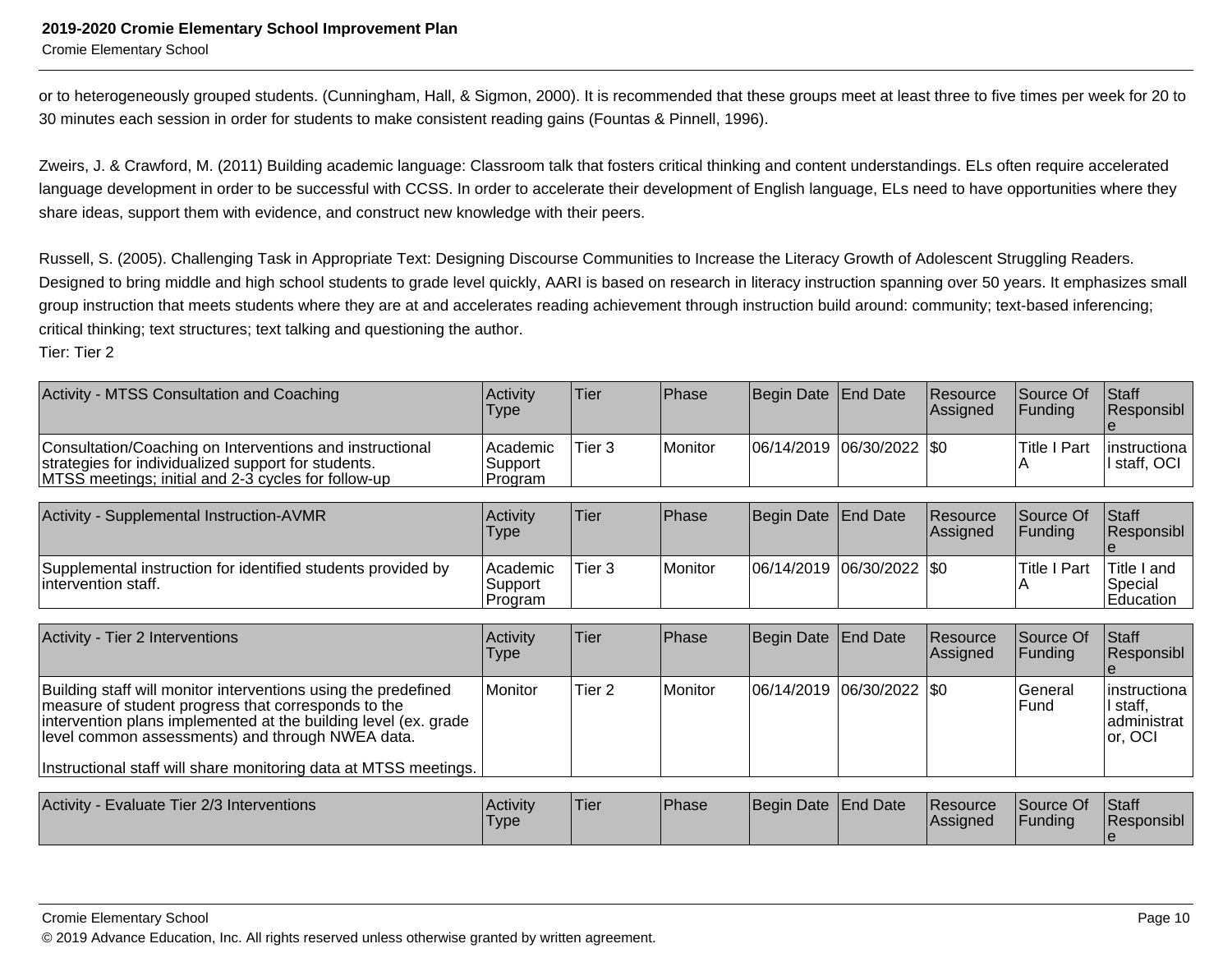Cromie Elementary School

| Instructional staff will evaluate the impact of interventions on<br>student achievement by reviewing student progress measures<br>appropriate to the intervention implemented (ex. grade level<br>common assessments, district common assessment, AVMR,<br>INWEA). | <b>Evaluation</b> | ∣Tier 3 | Monitor |  | 06/14/2019  06/30/2022  \$0 |  | <b>General</b><br>'Fund | Ilnstructional<br>' staff.<br>ladministrat l |
|--------------------------------------------------------------------------------------------------------------------------------------------------------------------------------------------------------------------------------------------------------------------|-------------------|---------|---------|--|-----------------------------|--|-------------------------|----------------------------------------------|
|--------------------------------------------------------------------------------------------------------------------------------------------------------------------------------------------------------------------------------------------------------------------|-------------------|---------|---------|--|-----------------------------|--|-------------------------|----------------------------------------------|

### **Goal 3: Staff will work to build a positive school community.**

#### **Measurable Objective 1:**

80% of All Students will demonstrate a behavior that contributes to a positive school community environment in Practical Living by 06/30/2025 as measured by datacollected through staff, student, and community surveys.

#### **Strategy 1:**

Positive Behavior Intervention System - ROAR Program:

-Behavior Expectation Matrix

-Referral Process

-Classroom /Individual Incentive Program

-Mentor/Mentee Program

-ROAR Assemblies

-Monthly Team Meetings

-Targeted Interventions

Category: School Culture

Research Cited: Price (2008). Mobilizing the Community to Help Students Succeed. A highly informed and engaged community is essential to closing the achievement gap.

Epstein (2009). School, Family, and Community Partnerships. Partnerships are an essential component of of each school community.

Bruns (2003). Working with Culturally and Linguistically Diverse Families. Six strategies should be used when working with diverse families: respect the uniqueness ofeach family system, develop a personalized relationship with families, communicate in culturally appropriate ways, create alliances with cultural guides, recruit staff whoview diversity as an asset, and evaluate outcomes.

Tier: Tier 1

| Activity - Building Wide ROAR Program                                           | <b>Activity</b><br>Type          | Tier   | Phase   | Begin Date End Date            | <b>Resource</b><br>Assigned | <b>Source Of</b><br><b>IFundina</b> | <b>Staff</b><br>Responsibl                               |
|---------------------------------------------------------------------------------|----------------------------------|--------|---------|--------------------------------|-----------------------------|-------------------------------------|----------------------------------------------------------|
| Staff will continue to implement the Strategy Implementation<br>Guide for PBIS. | Behavioral<br>Support<br>Program | Tier 1 | Monitor | 06/14/2019  06/30/2022  \$3000 |                             | Title i<br>School<br>Int (ISI)      | Administrat<br>for and all<br>  Improveme   school staff |

Cromie Elementary School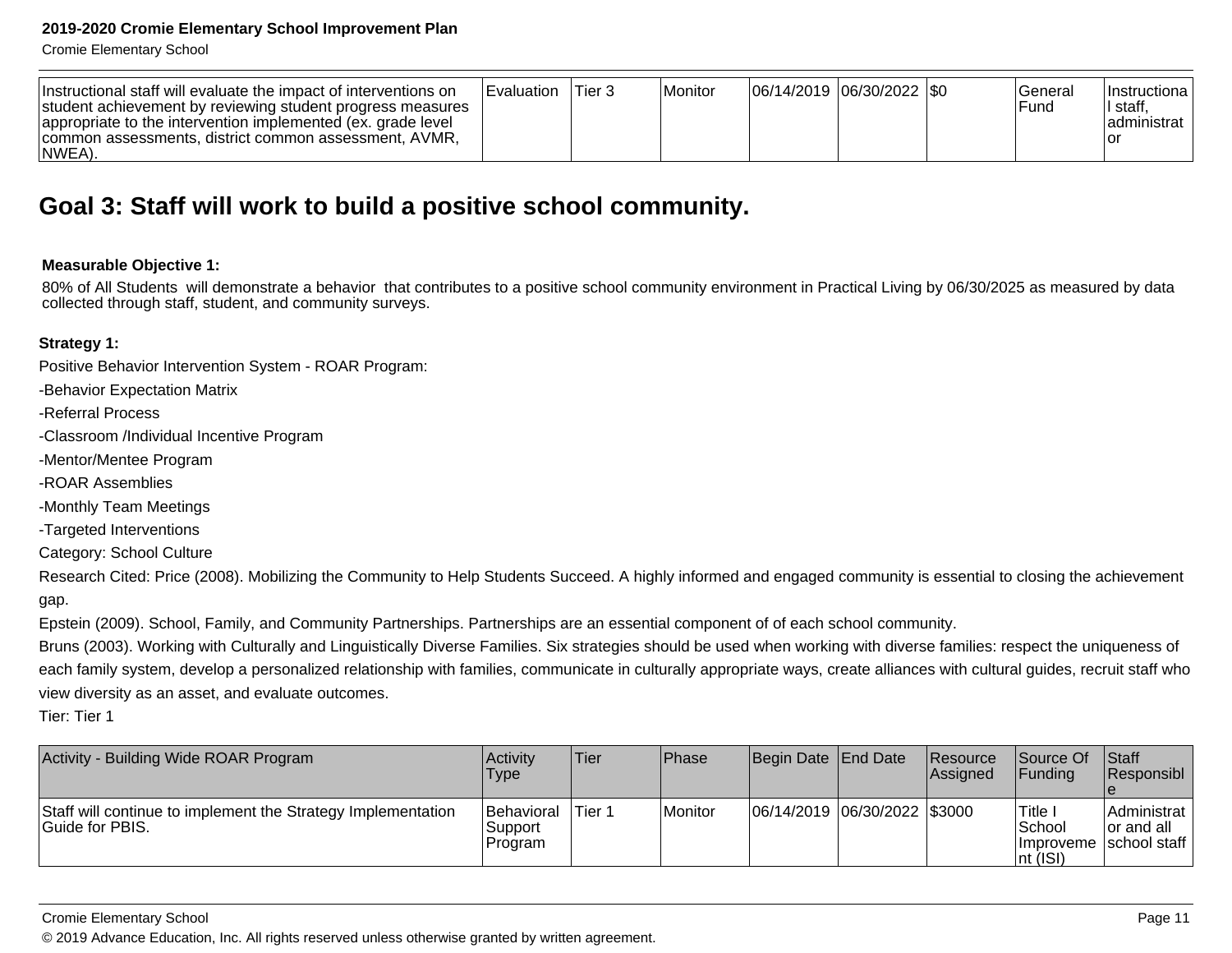Document on check-in log for mentor program. Complete the Behavior Screener (Fall and Spring).

Cromie Elementary School

| Activity<br>Type                                            | Tier            | Phase   |  | <b>Resource</b><br>Assigned                | Source Of<br>Funding                                                             | <b>Staff</b><br>Responsibl        |
|-------------------------------------------------------------|-----------------|---------|--|--------------------------------------------|----------------------------------------------------------------------------------|-----------------------------------|
| Direct<br>Instruction,<br>Behavioral<br>Support<br> Program | Tier 1          | Monitor |  |                                            | Title I<br>School<br>Ilmproveme<br>$\vert$ nt (ISI)                              | Administrat<br>or, all staff      |
| Activity                                                    | Tier            | Phase   |  |                                            | Source Of                                                                        | <b>Staff</b><br>Responsibl        |
| Behavioral                                                  | Tier 1          | Monitor |  |                                            | General                                                                          | administrat                       |
|                                                             | Type<br>Support |         |  | Begin Date End Date<br>Begin Date End Date | 06/14/2019 06/30/2022 50<br>Resource<br>Assigned<br> 06/14/2019  06/30/2022  \$0 | Funding<br>for and staff<br>IFund |

| Activity - Evaluate ROAR Program                            | <b>Activity</b><br>Type                 | <b>Tier</b> | <b>Phase</b>      | Begin Date End Date           | Resource<br>Assigned | Source Of<br> Funding | <b>Staff</b><br>Responsibl                         |
|-------------------------------------------------------------|-----------------------------------------|-------------|-------------------|-------------------------------|----------------------|-----------------------|----------------------------------------------------|
| Staff, student, and parent online survey (Fall and Spring). | <b>Behavioral</b><br>Support<br>Program | Tier 1      | <b>Ilmplement</b> | $ 06/14/2019 06/30/2022 $ \$0 |                      | lGeneral<br>lFund     | administrat  <br>or, PBIS<br>team/ROA<br>Committee |

#### **Strategy 2:**

Parent Involvement - Staff will work to improve family engagement.

Category: School Culture

Research Cited: Price (2008). Mobilizing the Community to Help Students Succeed. A highly informed and engaged community is essential to closing the achievement gap.

Epstein (2009). School, Family, and Community Partnerships. Partnerships are an essential component of of each school community.

SupportProgram

Bruns (2003). Working with Culturally and Linguistically Diverse Families. Six strategies should be used when working with diverse families: respect the uniqueness ofeach family system, develop a personalized relationship with families, communicate in culturally appropriate ways, create alliances with cultural guides, recruit staff whoview diversity as an asset, and evaluate outcomes.

Tier: Tier 1

| Activity - Electronic Tools and Resources                                                                                                                                              | <b>Activity</b><br>Type                 | 'Tier | <b>IPhase</b> | Begin Date End Date         | Resource<br>Assigned | Source Of<br><b>IFunding</b> | Staff<br>Responsibl        |
|----------------------------------------------------------------------------------------------------------------------------------------------------------------------------------------|-----------------------------------------|-------|---------------|-----------------------------|----------------------|------------------------------|----------------------------|
| Parents will have access to district, school, and class websites,<br>Parent Portal and other multimedia resources to gain<br>information to follow and support their child's progress. | . ICommunitv ITier 1<br> Engageme<br>nt |       | Ilmplement    | 06/14/2019  06/30/2022  \$0 |                      | lGeneral<br>lFund            | ladministrat<br>lor. staff |

#### Cromie Elementary School

© 2019 Advance Education, Inc. All rights reserved unless otherwise granted by written agreement.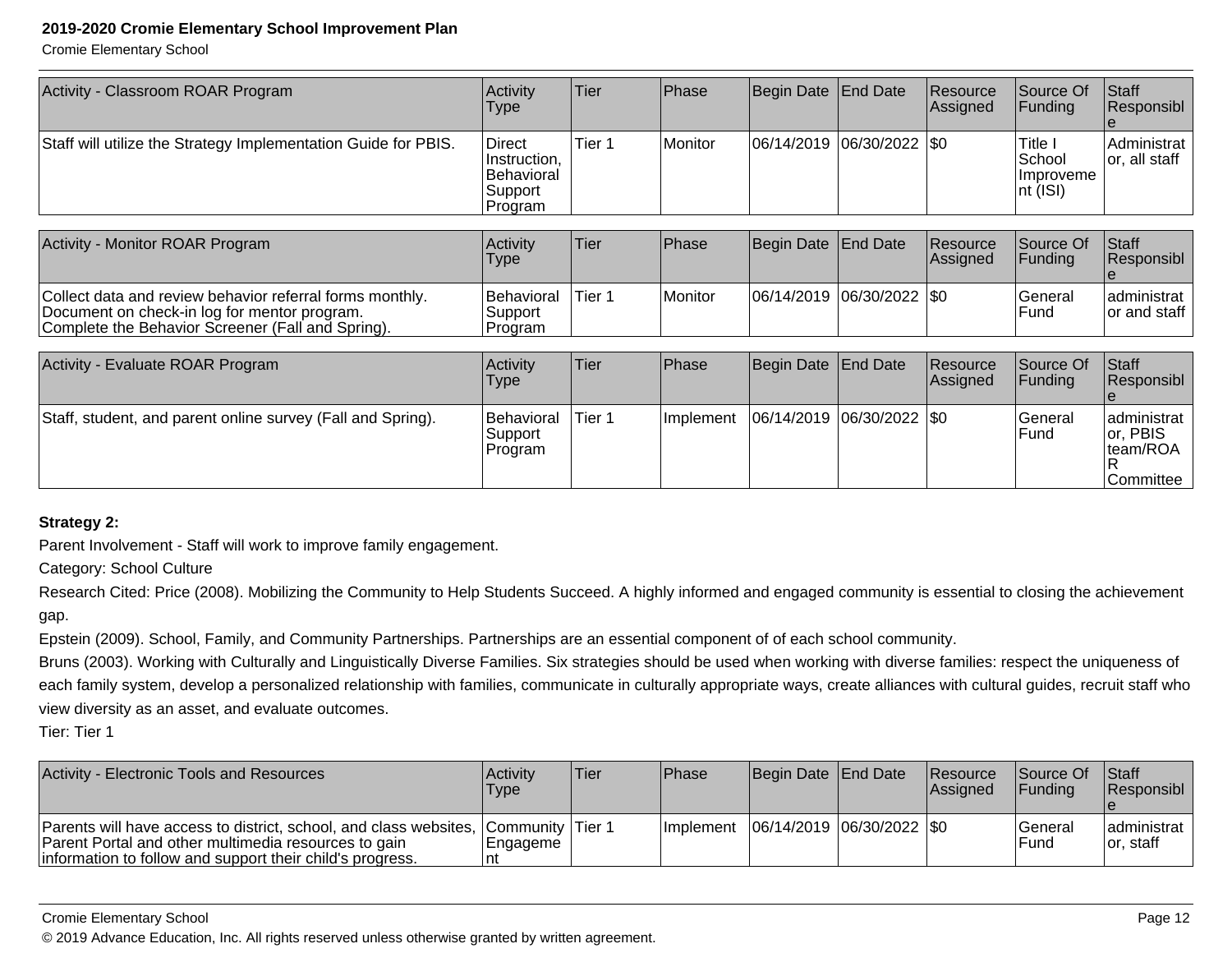Cromie Elementary School

| <b>Activity - Parent Workshops</b>                 | <b>Activity</b><br>'Type      | <b>Tier</b> | Phase      | Begin Date End Date         | Resource<br><b>Assianed</b> | <b>Source Of</b><br>IFundina | <b>Staff</b><br><b>Responsibl</b>                  |
|----------------------------------------------------|-------------------------------|-------------|------------|-----------------------------|-----------------------------|------------------------------|----------------------------------------------------|
| Support student learning through family workshops. | Community Tier 1<br> Engageme |             | Ilmplement | 06/14/2019  06/30/2022  \$0 |                             | Title I Part                 | Building<br><b>Staff</b><br>ladministrati l<br>Ton |

#### **Strategy 3:**

Elementary Counselor - Staff will support student and family membership within building

communities.

Category: School Culture

 Research Cited: Research Cited: Murphy and Torre (2012). Creating Productive Cultures in Schools for Students, Teachers and Parents. Positive relationships areessential to all forms of community in schools for students, teachers and parents.

| Activity - Student Support                                                                                                                                                                                                             | Activity<br>Type                                                           | lTier. | <b>Phase</b> | Begin Date End Date         | Resource<br><b>Assigned</b> | <b>Source Of</b><br>IFundina | <b>Staff</b><br>Responsibl       |
|----------------------------------------------------------------------------------------------------------------------------------------------------------------------------------------------------------------------------------------|----------------------------------------------------------------------------|--------|--------------|-----------------------------|-----------------------------|------------------------------|----------------------------------|
| Staff will interact with students to purposefully establish<br>meaningful relationships within our school community, resolve<br>conflict through restorative justice and anti-bullying programs<br>and provide other support programs. | <b>Behavioral</b><br> Support<br>Program,<br><b>Parent</b><br>l Involvemen | Tier 3 | Monitor      | 06/14/2019  06/30/2022  \$0 |                             | Section 31a School           | counselor,<br>administrat<br>Tor |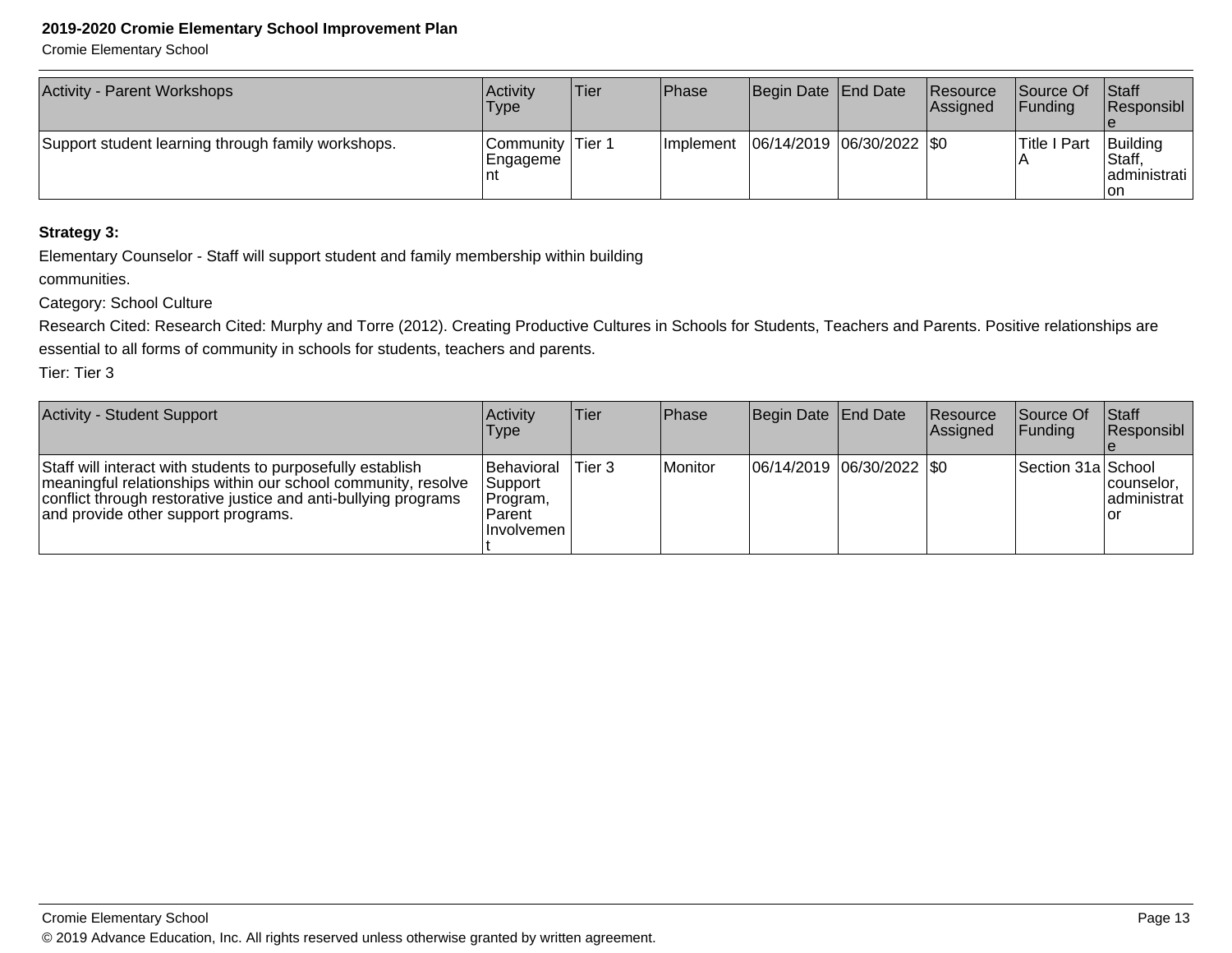# **Activity Summary by Funding Source**

#### **Below is a breakdown of your activities by funding source**

#### **Title I Part A**

| <b>Activity Name</b>                      | <b>Activity Description</b>                                                                                                                                                                                                                                                                                                                                                                  | Activity<br><b>Type</b>        | <b>Tier</b>       | Phase          | Begin Date | End Date                  | Resource<br>Assigned | Staff<br>Responsibl<br>$\theta$                        |
|-------------------------------------------|----------------------------------------------------------------------------------------------------------------------------------------------------------------------------------------------------------------------------------------------------------------------------------------------------------------------------------------------------------------------------------------------|--------------------------------|-------------------|----------------|------------|---------------------------|----------------------|--------------------------------------------------------|
| Professional<br>Development               | New staff will be trained in PLC/ILC.                                                                                                                                                                                                                                                                                                                                                        | Academic<br>Support<br>Program | Tier 1            | Implement      |            | 06/14/2019 06/30/2022 \$0 |                      | instructiona<br>staff, OCI                             |
| <b>Parent Workshops</b>                   | Support student learning through family<br>workshops.                                                                                                                                                                                                                                                                                                                                        | Community<br>Engageme<br>nt    | Tier 1            | Implement      | 06/14/2019 | $ 06/30/2022 $ \$0        |                      | <b>Building</b><br>Staff,<br>administrati<br><b>on</b> |
| Monitor PLC/ILC                           | Utilization of PLC Strategy Implementation Guide<br>Utilization of 100 Day Plan.<br>Monthly check in for pacing on 100 Day Plan and<br>SIG (Quick Progress Check in Office 365)<br>Trimester meetings with administrator regarding<br>pacing and SIG.                                                                                                                                        | Teacher<br>Collaborati<br>on   | Tier 1            | <b>Monitor</b> | 06/14/2019 | 06/30/2022  \$0           |                      | linstructiona<br>I staff,<br>administrat<br><b>or</b>  |
| <b>Tier 3 Supplemental</b><br>Instruction | Supplemental instruction for identified students<br>provided by<br>intervention staff. Intervention/Support staff will<br>monitor interventions using the pre-defined<br>measure of student progress that corresponds to<br>the<br>intervention plans implemented at the building<br>level (ex. MLPP, QPA, LLI, DRA, HFW). Building<br>staff will share<br>monitoring data at MTSS meetings. | Academic<br>Support<br>Program | Tier <sub>3</sub> | Monitor        | 06/14/2019 | 06/30/2022                | $ 30\rangle$         | Title I, Title<br>Ш                                    |
| MTSS Consultation and<br>Coaching         | Consultation/coaching on interventions and<br>instructional<br>strategies for individualized support for students.<br>MTSS meetings; initial and 2-3 cycles for follow-up                                                                                                                                                                                                                    | Academic<br>Support<br>Program | Tier <sub>3</sub> | Implement      | 06/14/2019 | 06/30/2022   \$0          |                      | instructiona<br>I staff, OCI                           |
| <b>MTSS Consultation and</b><br>Coaching  | Consultation/Coaching on Interventions and<br>instructional strategies for individualized support<br>for students.<br>MTSS meetings; initial and 2-3 cycles for follow-up                                                                                                                                                                                                                    | Academic<br>Support<br>Program | Tier <sub>3</sub> | Monitor        | 06/14/2019 | 06/30/2022   \$0          |                      | instructiona<br>staff, OCI                             |
| Supplemental<br>Instruction-AVMR          | Supplemental instruction for identified students<br>provided by intervention staff.                                                                                                                                                                                                                                                                                                          | Academic<br>Support<br>Program | Tier <sub>3</sub> | Monitor        | 06/14/2019 | 06/30/2022   \$0          |                      | Title I and<br>Special<br>Education                    |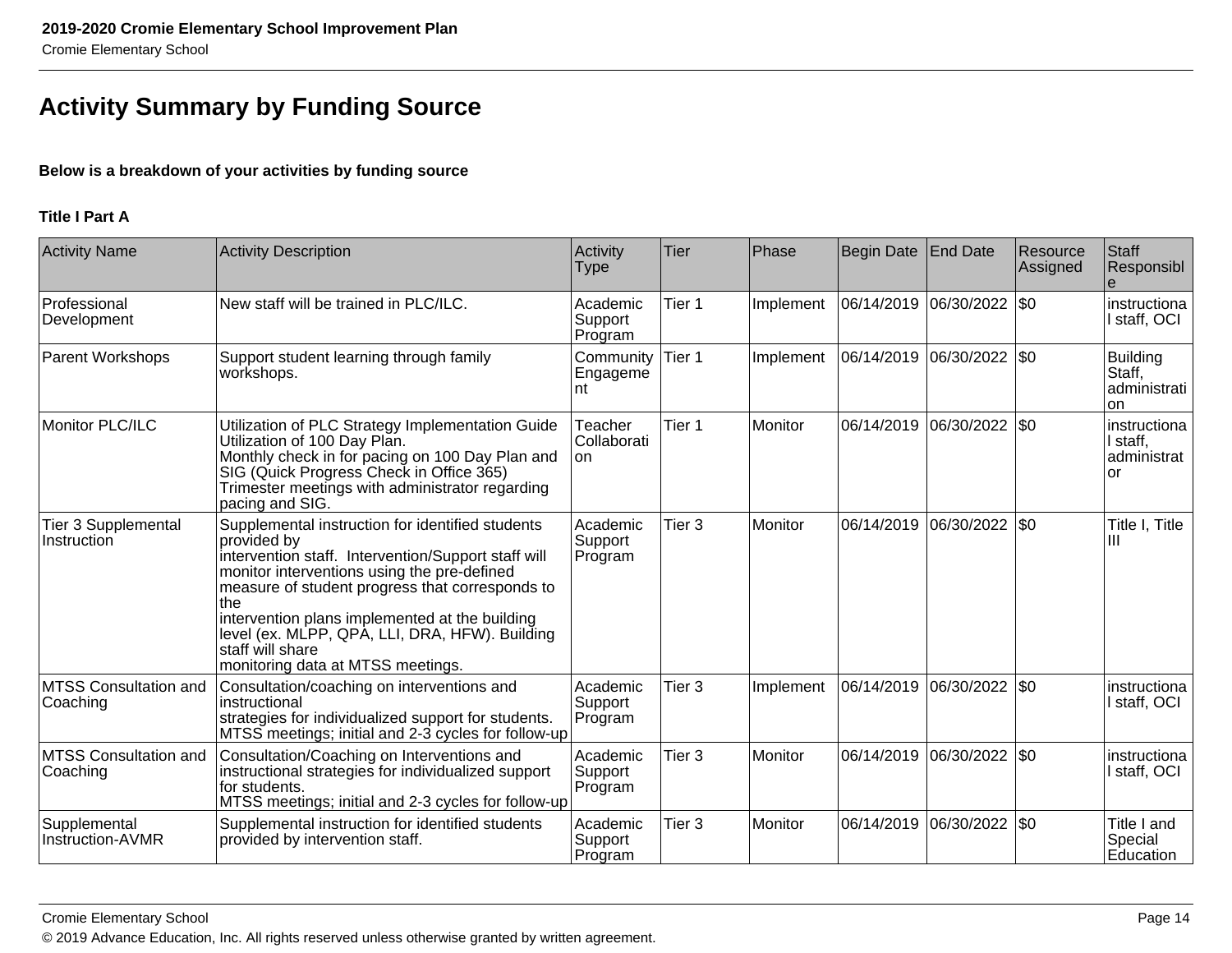Cromie Elementary School

#### **No Funding Required**

| <b>Activity Name</b>                  | Activity Description                                                                                                                                                                                                                                                                                                                                                                                                                                                                                                                                                                               | Activity<br>Type                                                                               | Tier   | Phase          | <b>Begin Date</b> | <b>End Date</b>             | Resource<br>Assigned | <b>Staff</b><br>Responsibl<br>e               |
|---------------------------------------|----------------------------------------------------------------------------------------------------------------------------------------------------------------------------------------------------------------------------------------------------------------------------------------------------------------------------------------------------------------------------------------------------------------------------------------------------------------------------------------------------------------------------------------------------------------------------------------------------|------------------------------------------------------------------------------------------------|--------|----------------|-------------------|-----------------------------|----------------------|-----------------------------------------------|
| Monitor Quality Math<br>Instruction   | Utilization of Quality Math Instruction Strategy<br>Implementation Guide.<br>Utilization of district pacing guides.<br>Monthly team check-ins for pacing and SIG (Quick<br>Progress Check in Office 365)<br>Trimester meeting with administrator regarding<br>pacing and SIG.                                                                                                                                                                                                                                                                                                                      | Academic<br>Support<br>Program                                                                 | Tier 1 | <b>Monitor</b> | 06/14/2019        | 06/30/2022                  | \$0                  | instructiona<br>I staff,<br>administrat<br>or |
| Evaluate Tier I<br><b>Instruction</b> | School Improvement Team will evaluate the<br>impact of instruction and professional learning on<br>student achievement by reviewing the monitoring<br>artifacts collected (PD tracker/calendar, building<br>implementation data, surveys, and student<br>achievement data (NWEA, DRA, grade level<br>common assessments, state assessments).<br>Principals will monitor guided math throughout the<br>building during walk-throughs and formal<br>observations.<br>Student achievement in math strategies will be<br>monitored using the state and local assessments<br>from Fall to Spring, IOWA. | Monitor,<br>Academic<br>Support<br>Program,<br>Curriculum<br>Developme<br>nt                   | Tier 1 | Monitor        |                   | 06/14/2019 06/30/2022   \$0 |                      | instructiona<br>I staff,<br>administrat<br>or |
| Professional<br>Development           | Staff will participate in professional learning to<br>strengthen their implementation of Tier I<br>instructional practices through a job embedded<br>and support model in curriculum, instruction and<br>assessment.                                                                                                                                                                                                                                                                                                                                                                               | Academic<br>Support<br>Program,<br>Professiona<br>I Learning,<br>Curriculum<br>Developme<br>nt | Tier 1 | <b>Monitor</b> | 06/14/2019        | 06/30/2022                  | \$0                  | instructiona<br>I staff,<br>administrat<br>or |

#### **Title I School Improvement (ISI)**

| <b>Activity Name</b>                 | <b>Activity Description</b>                                                     | Activity<br><b>Type</b>                          | Tier   | Phase   | Begin Date End Date           | Resource<br><b>Assigned</b> | Staff<br>Responsibl                        |
|--------------------------------------|---------------------------------------------------------------------------------|--------------------------------------------------|--------|---------|-------------------------------|-----------------------------|--------------------------------------------|
| <b>Classroom ROAR</b><br>Program     | Staff will utilize the Strategy Implementation Guide Direct<br>lfor PBIS.       | Instruction,<br>Behavioral<br>Support<br>Program | Tier 1 | Monitor | 06/14/2019  06/30/2022  \$0   |                             | Administrat<br>or, all staff               |
| <b>Building Wide ROAR</b><br>Program | Staff will continue to implement the Strategy<br>Implementation Guide for PBIS. | Behavioral<br>Support<br>Program                 | Tier 1 | Monitor | 06/14/2019 06/30/2022 \\$3000 |                             | Administrat<br>or and all<br>Ischool staff |

Cromie Elementary School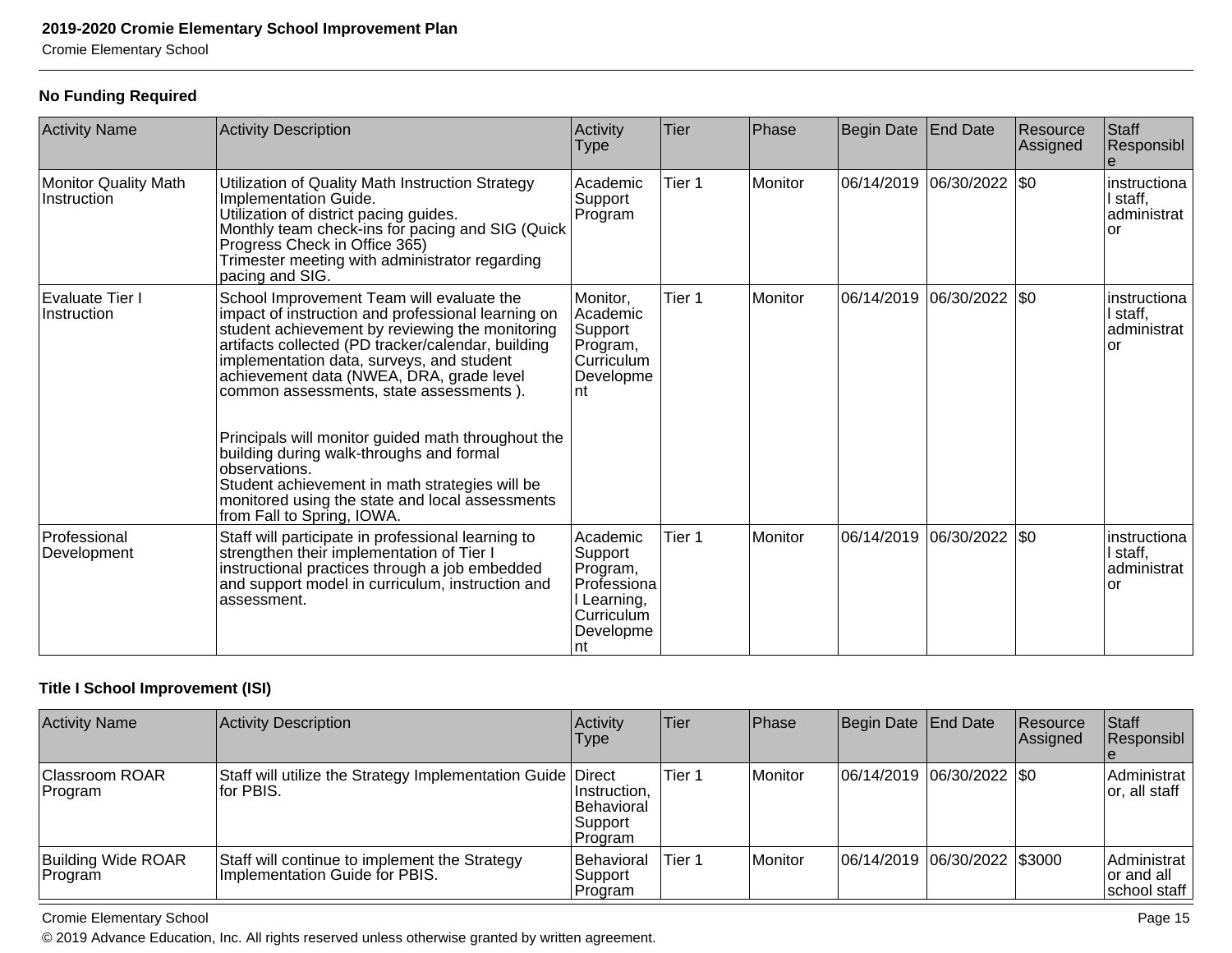Cromie Elementary School

#### **Section 31a**

| <b>Activity Name</b> | Activity Description                                                                                                                                                                                                                      | Activity<br>Type                                                     | lTier.  | Phase            | Begin Date End Date           | Resource<br><b>Assigned</b> | <b>Staff</b><br>Responsibl                 |
|----------------------|-------------------------------------------------------------------------------------------------------------------------------------------------------------------------------------------------------------------------------------------|----------------------------------------------------------------------|---------|------------------|-------------------------------|-----------------------------|--------------------------------------------|
| Student Support      | Staff will interact with students to purposefully<br>establish meaningful relationships within our<br>school community, resolve conflict through<br>restorative justice and anti-bullying programs and<br>provide other support programs. | <b>IBehavioral</b><br>Support<br>Program,<br>'Parent<br>l Involvemen | lTier 3 | <i>I</i> Monitor | $ 06/14/2019 06/30/2022 $ \$0 |                             | School<br>counselor.<br>administrat<br>lor |

#### **General Fund**

| <b>Activity Name</b>               | <b>Activity Description</b>                                                                                                                                                                                                                                                                                           | Activity<br>Type                        | Tier              | Phase          | Begin Date | End Date                    | Resource<br>Assigned | Staff<br>Responsibl                                 |
|------------------------------------|-----------------------------------------------------------------------------------------------------------------------------------------------------------------------------------------------------------------------------------------------------------------------------------------------------------------------|-----------------------------------------|-------------------|----------------|------------|-----------------------------|----------------------|-----------------------------------------------------|
| Monitor ROAR Program               | Collect data and review behavior referral forms<br>monthly.<br>Document on check-in log for mentor program.<br>Complete the Behavior Screener (Fall and<br>Spring).                                                                                                                                                   | <b>Behavioral</b><br>Support<br>Program | Tier 1            | <b>Monitor</b> |            | 06/14/2019 06/30/2022   \$0 |                      | administrat<br>or and staff                         |
| Evaluate PLC/ILC                   | School Improvement Team will evaluate the<br>impact of<br>PLC and ILC on student achievement<br>by reviewing the monitoring artifacts collected (PD<br>tracker/calendar, building implementation data,<br>surveys, and student<br>achievement data (NWEA, DRA, grade level<br>common assessments, state assessments.) | Evaluation                              | Tier 1            | Evaluate       | 06/14/2019 | 06/30/2022 \$0              |                      | Iinstructiona<br>I staff,<br>ladministrat<br>lor    |
| Evaluate Tier 2/3<br>Interventions | Instructional staff will evaluate the impact of<br>interventions on student achievement by reviewing<br>student progress measures appropriate to the<br>intervention implemented (ex. grade level common)<br>assessments, district common assessment,<br>AVMR, NWEA).                                                 | Evaluation                              | Tier <sub>3</sub> | <b>Monitor</b> | 06/14/2019 | 06/30/2022 \\$0             |                      | IInstructiona<br>I staff,<br>ladministrat<br>lor    |
| Tier 2 Interventions               | Instructional staff will monitor interventions using<br>the pre-defined<br>measure of student progress that corresponds to<br>the<br>intervention plans implemented at the building<br>level (ex. MLPP, QPA, LLI, DRA, HFW, & NWEA<br>data). Building staff will share<br>monitoring data at MTSS meetings.           | Monitor                                 | Tier 2            | Monitor        | 06/14/2019 | 06/30/2022 \$0              |                      | Iinstructiona<br>I staff,<br>administrat<br>or, OCI |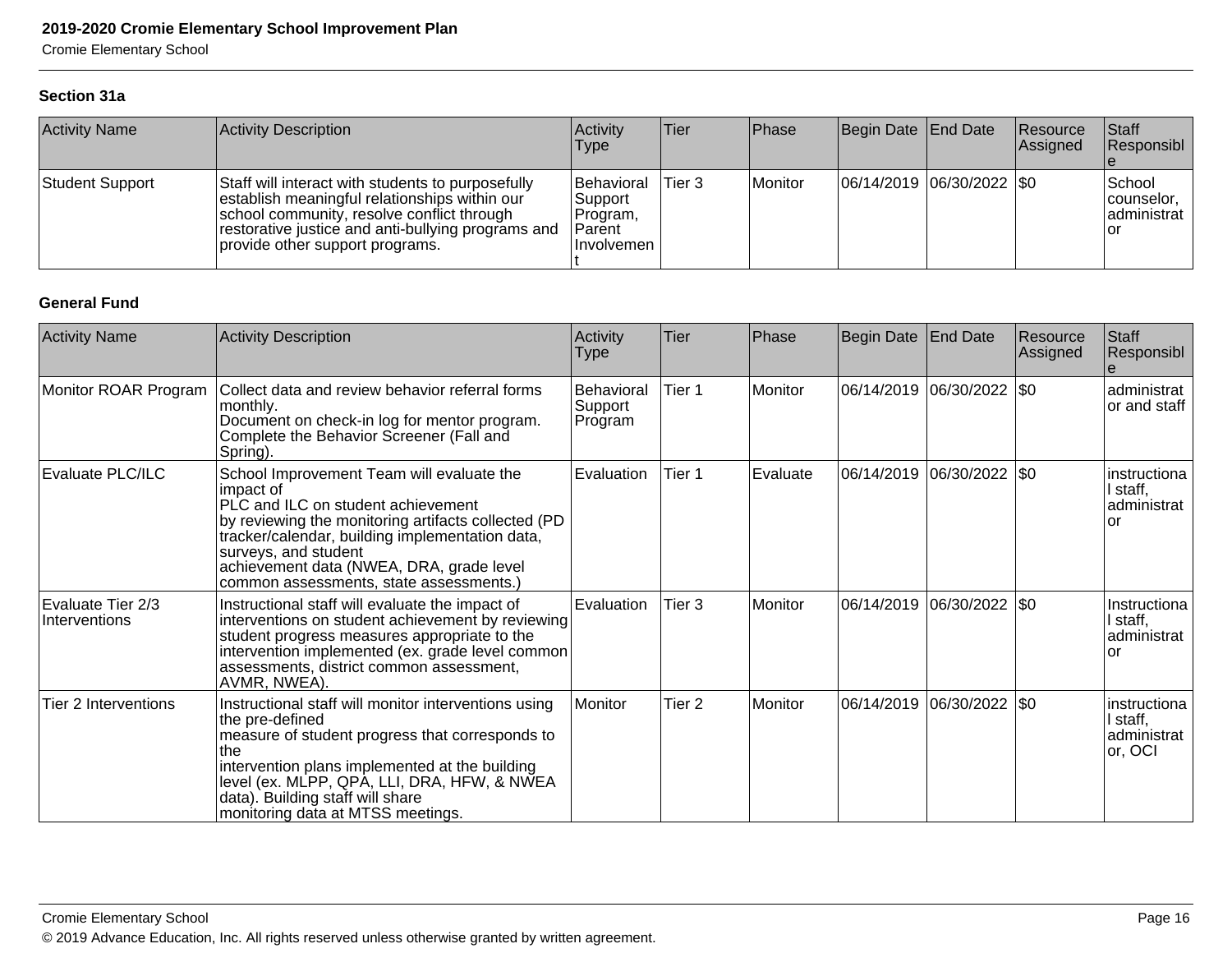Cromie Elementary School

| Implement PLC/ILC                        | Grade level teams will utilize the Strategy<br>Implementation Guide for PLC.<br>Grade level teams will utilize guaranteed protected<br>grade level planning time, PLC meetings, and<br>supplemental release days (Agendas for PLC and<br>release days in Office 365, ILC documentation in<br>Office $365$ )                                        | Implementa Tier 1<br>tion                                                                                                    |                   | Monitor   |            | 06/14/2019 06/30/2022 \$0 |              | instructiona<br>I staff,<br>administrat<br>or         |
|------------------------------------------|----------------------------------------------------------------------------------------------------------------------------------------------------------------------------------------------------------------------------------------------------------------------------------------------------------------------------------------------------|------------------------------------------------------------------------------------------------------------------------------|-------------------|-----------|------------|---------------------------|--------------|-------------------------------------------------------|
| Implement PLC/ILC                        | Grade level teams will utilize Strategy<br>Implementation Guide for PLC.<br>Grade level teams will utilize protected grade level<br>planning time, PLC meetings, and supplemental<br> release days (Agendas for PLC and release days<br>in Office 365, ILC documentation in Office 365.                                                            | Implementa Tier 1<br>tion                                                                                                    |                   | Implement |            | 06/01/2019 06/30/2022     | I\$0         | instructiona<br>I staff,<br>administrat<br><b>or</b>  |
| Evaluate Tier I<br>Instruction           | School Improvement Team will evaluate the<br>impact of<br>instruction and professional learning on student<br>achievement<br>by reviewing the monitoring artifacts collected (PD<br>tracker/calendar, building implementation data,<br>surveys, and student<br>achievement data (NWEA, DRA, grade level<br>common assessments, state assessments.) | Academic<br>Support<br>Program,<br>Professiona<br>I Learning,<br>Curriculum<br>Developme<br>nt, Teacher<br>Collaborati<br>on | Tier 1            | Evaluate  | 06/14/2019 | 06/30/2022                | I\$0         | instructiona<br>I staff,<br>administrat<br><b>or</b>  |
| Tier 2 Interventions                     | Building staff will monitor interventions using the<br>predefined measure of student progress that<br>corresponds to the intervention plans implemented<br>at the building level (ex. grade level common<br>assessments) and through NWEA data.<br>Instructional staff will share monitoring data at<br>MTSS meetings.                             | Monitor                                                                                                                      | Tier <sub>2</sub> | Monitor   |            | 06/14/2019 06/30/2022 \$0 |              | instructiona<br>I staff,<br>administrat<br>or, OCI    |
| Evaluate PLC/ILC                         | School Improvement Team will evaluate the<br>impact of PLC and ILC on student achievement by<br>reviewing the monitoring artifacts collected (PD,<br>tracker/calendar, building implementation data,<br>surveys, and student achievement data (NWEA,<br>DRA, Grade Level Common Assessments, state<br>assessments)                                 | Evaluation                                                                                                                   | Tier 1            | Evaluate  |            | 06/14/2019 06/30/2022 \$0 |              | instructiona<br>I staff,<br>administrat<br><b>or</b>  |
| <b>Electronic Tools and</b><br>Resources | Parents will have access to district, school, and<br>class websites, Parent Portal and other<br>multimedia resources to gain information to follow<br>and support their child's progress.                                                                                                                                                          | Community<br>Engageme<br>Int                                                                                                 | Tier 1            | Implement |            | 06/14/2019 06/30/2022     | $ 30\rangle$ | administrat<br>or, staff                              |
| Evaluate ROAR<br>Program                 | Staff, student, and parent online survey (Fall and<br>Spring).                                                                                                                                                                                                                                                                                     | Behavioral<br>Support<br>Program                                                                                             | Tier 1            | Implement | 06/14/2019 | 06/30/2022                | $ 30\rangle$ | administrat<br>or, PBIS<br>team/ROA<br>R<br>Committee |